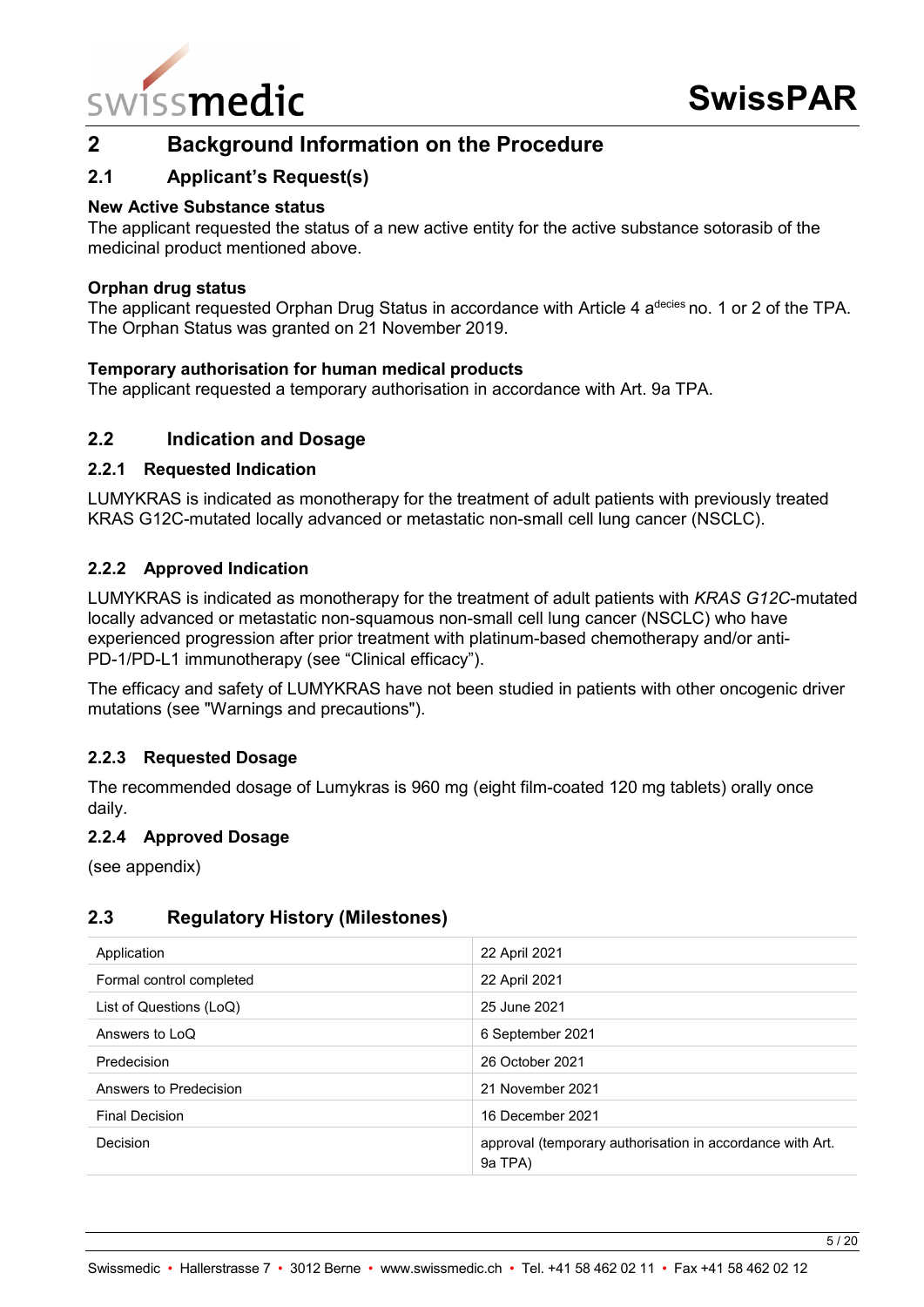

# **3 Medical Context**

NSCLC accounts for 80% of lung cancers, and adenocarcinoma is the most common histological subtype. The anticipated 5-year survival is approximately 26% for patients with clinical stage IIIB NSCLC and less than 5% for patients who present with clinical stage IV disease.

In NSCLC, KRAS is mutated in around one third of patients, much more frequently than other oncogenic drivers. KRAS p.G12C mutations predominate in NSCLC, accounting for 11%–16% of lung adenocarcinomas (45%–50% of mutant KRAS is p.G12C).

Based on the estimated incidence of the KRAS p.G12C mutation in NSCLC adenocarcinoma, the expected number of new cases diagnosed annually for KRAS p.G12C-mutated NSCLC is around 61,000 in Europe, and 300 in Switzerland.

Although the relevance of KRAS mutations in human cancers is known, KRAS p.G12C mutation inhibitors were difficult to develop. Despite enormous efforts to date, almost all identified compounds that could effectively and directly target mutant KRAS have failed.

Sotorasib appears to be a potent and selective KRASG12C inhibitor that covalently and irreversibly binds to the mutated cysteine of KRAS G12C.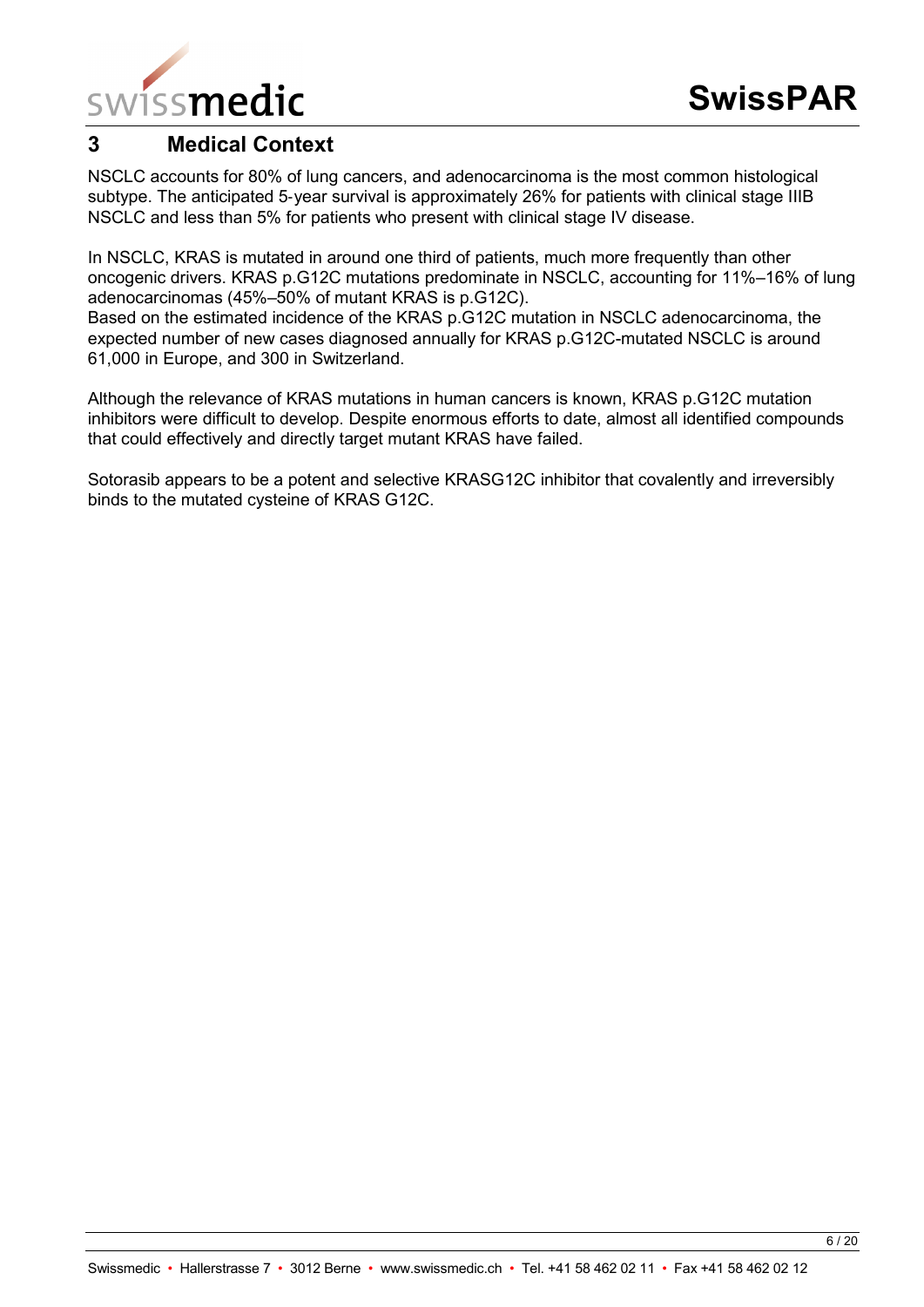

# **4 Quality Aspects**

## **4.1 Drug Substance**

INN: Sotorasib

Chemical name: 6-fluoro-7-(2-fluoro-6-hydroxyphenyl)-(1M)-1-[4-methyl-2-(propan-2-yl)pyridin-3 yl]-4-[(2S)-2-methyl-4-(prop-2-enoyl)piperazin-1-yl]pyrido[2,3-d]pyrimidin-2(1H) one

Molecular formula:  $C_{30}H_{30}F_2N_6O_3$ Molecular mass: 560.6 g/mol Molecular structure:



Sotorasib is a white to off-white to yellow powder. It is practically insoluble in water.

It contains one asymmetric centre and one chiral axis and is manufactured as the (S,M)-enantiomer. The drug substance is manufactured by a multi-step chemical synthesis with final isolation by crystallisation and a subsequent milling operation.

The drug substance specification includes relevant tests for proper quality control, encompassing e.g. tests relating to identification, assay, and impurities.

Appropriate stability data have been presented and justify the established re-test period.

# **4.2 Drug Product**

LUMYKRAS is an immediate-release, oral, solid dosage form at a strength of 120 mg. It is presented as a yellow, oblong (7 mm x 16 mm), film-coated tablet debossed with "AMG" on one side and "120" on the other.

The composition of the product is adequately described, qualitatively and quantitatively. LUMYKRAS contains lactose monohydrate.

Suitable pharmaceutical development data have been provided for the finished product composition and manufacturing process.

The standard manufacturing process is described narratively and in sufficient detail, taking into account pharmaceutical development data, and including batch manufacturing formula and in-process controls.

The process validation of the commercial manufacturing process was successfully completed. The drug product specification covers relevant physicochemical characteristics, as well as identification, assay and purity tests. They allow for proper control of the drug product. The control methods are validated according to international guidelines. Batch data show consistent quality of the finished product.

The finished product is packaged into blisters consisting of clear PVC/PE/PVDC-aluminium. Appropriate stability data have been generated for the drug product in the packaging material intended for marketing and following the relevant international guidelines. The data show good stability of the finished drug product and allow for a distinct assignment of the shelf life.

# **4.3 Quality Conclusions**

Satisfactory and consistent quality of drug substance and drug product has been demonstrated.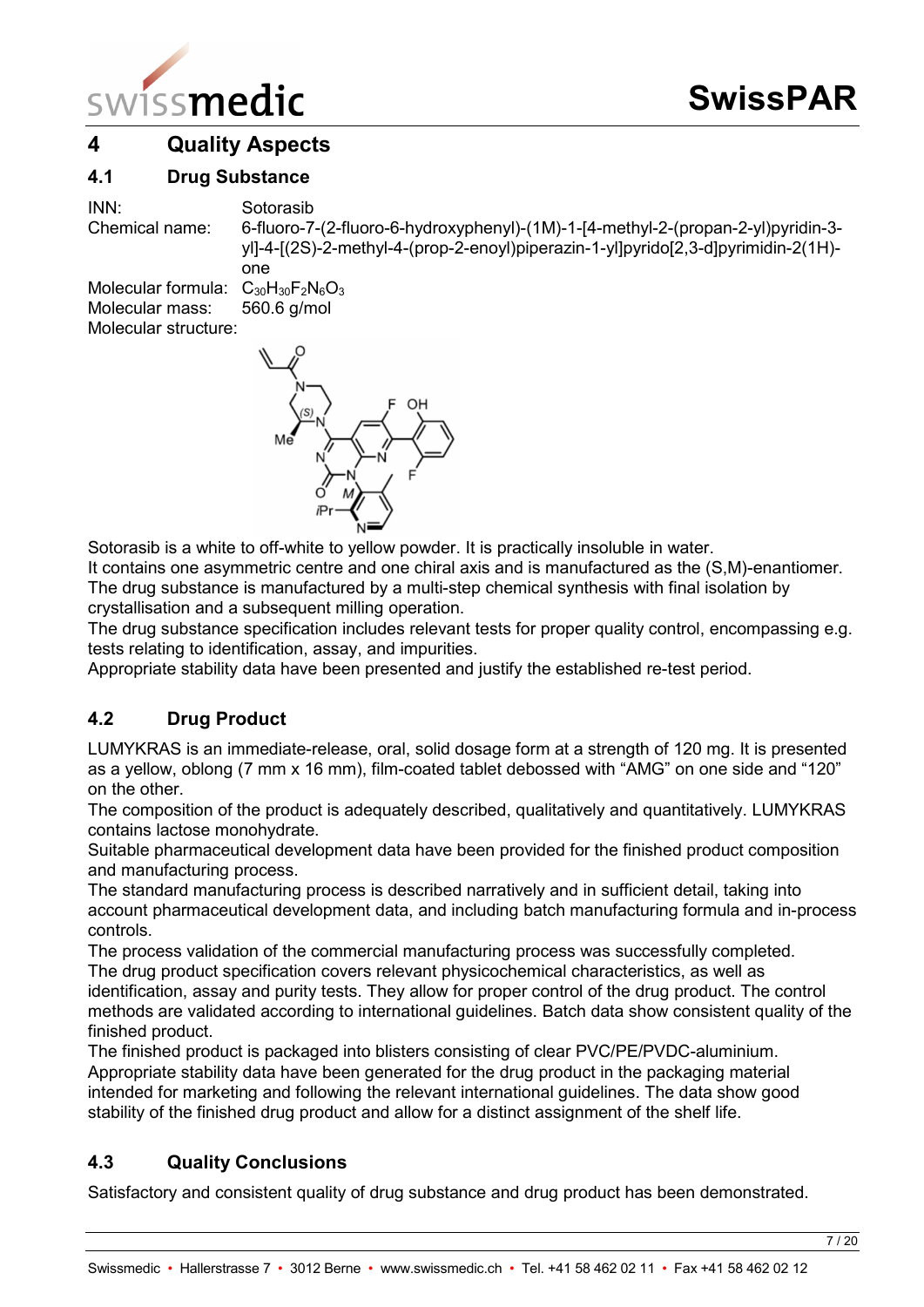

# **5 Nonclinical Aspects**

## **Pharmacology**

The binding of sotorasib to KRAS<sup>G12C</sup> was structurally characterised using X-ray crystallography. This structure confirmed the predicted binding to the P2 pocket of the inactive form of KRASG12C (KRASG12C-GDP) and the covalent bond formed between the acrylamide of sotorasib and the thiol of the substituted cysteine.

Sotorasib inhibited the association of the RAS-binding domain (RBD) with G12C-mutant KRAS (IC $_{50}$ ) 0.09  $\mu$ M), but did not inhibit RBD-binding to wild-type KRAS (IC<sub>50</sub> > 250  $\mu$ M). M18, which is the only metabolite retaining the covalent warhead of sotorasib, was less potent ( $IC_{50}$  0.31 µM). Metabolites M24 and M10, which lack the warhead, showed minimal inhibition in the exchange assay (IC $_{50}$  123 µM and 78 µM).

Sotorasib was evaluated for its ability to inhibit the growth of KRAS p.G12C (NCI-H358 NSCLC and MIA PaCa-2 T2 pancreatic carcinoma) and KRAS p.G12V (SW480-1AC colorectal carcinoma) human tumour xenografts in athymic nude mice at doses from 0.3 to 200 mg/kg. Dose-related tumour growth inhibition and tumour regression occurred in the two KRAS G12C tumour xenograft models, but no effects on tumour growth were observed in xenografts with other KRAS mutants.

No relevant activity was observed *in vitro* on secondary targets including receptors, enzymes, ion channels, and transporters at concentrations up to 10 µM, which corresponds to 142-fold the unbound human  $C_{\text{max}}$ . The cysteine-proteome profiling in NCI-H358 cells showed that sotorasib engaged only the cysteine at amino acid position 12 (Cys12) in a peptide from KRAS<sup>G12C</sup>.

The applicant conducted safety pharmacology studies to investigate potential effects on the cardiovascular system. The  $IC_{50}$  value for inhibition of the hERG channel was 54.8  $\mu$ M. Considering the levels of unbound drug at the clinical dose (1.15 µM), it is unlikely that sotorasib affects heart repolarisation.

In conscious telemetered male dogs administered sotorasib at single oral doses up to 300 mg/kg, no effects were observed on electrocardiogram, heart rate, arterial pressures, left ventricular end diastolic pressure, or body temperature. However, the exposure at this dose was below the human exposure. No cardiovascular effects were observed in humans.

Specific studies on respiratory and central nervous system (CNS) function were not conducted, which is in line with ICH S9, and as no specific risks have been identified.

### **Pharmacokinetics**

The pharmacokinetics of sotorasib was investigated after single intravenous and oral administration, as well as after repeated oral administration in mice, rabbits, rats, and dogs.

Sotorasib was rapidly absorbed in all species, with  $t_{max}$  ranging from 0.25 to 1.2 hours, similar to that in humans (1 hour).

The oral bioavailability was similar in rats and dogs (32% and 34%), 22% in normal mice, 46% in nude mice, and very low in monkeys (3.3%). Volume of distribution was moderate and varied from 0.6 to 2.3 L/kg (3.5 L/kg in humans), which suggests drug distribution into tissues. Sotorasib showed clearance varying from 1.43 to 5.24 L/h/kg across the species (0.44L/h/kg in humans). The terminal half-life in the test species ranged from 0.34 to 0.71 hours and was shorter than the  $t_{1/2}$  in humans (5 hours).

In repeat-dose studies in rats and dogs, exposure to sotorasib increased in a generally proportional manner. There was no accumulation in rats, whereas some accumulation was observed dogs. There were no consistent sex-related differences in exposure of sotorasib in rats or dogs.

In a tissue distribution study with oral administration of 60 mg/kg <sup>14</sup>C-sotorasib to pigmented and albino rats, extensive distribution of drug-derived radioactivity was observed. Tissues with the highest radioactivity exposures in both rat strains were liver, kidney, thyroid, pancreas, exorbital lacrimal gland, and the intra-orbital lacrimal gland. Concentrations of radioactivity in the uveal tract and both pigmented and non-pigmented skin were low, and radioactivity was not quantifiable 48 hours post dose, indicating no affinity for melanin. Sotorasib showed limited distribution to the CNS.

Sotorasib plasma protein binding varied between species, with values of 29%, 46%, 79%, and 89%, respectively, in mice, rats, dogs, and humans.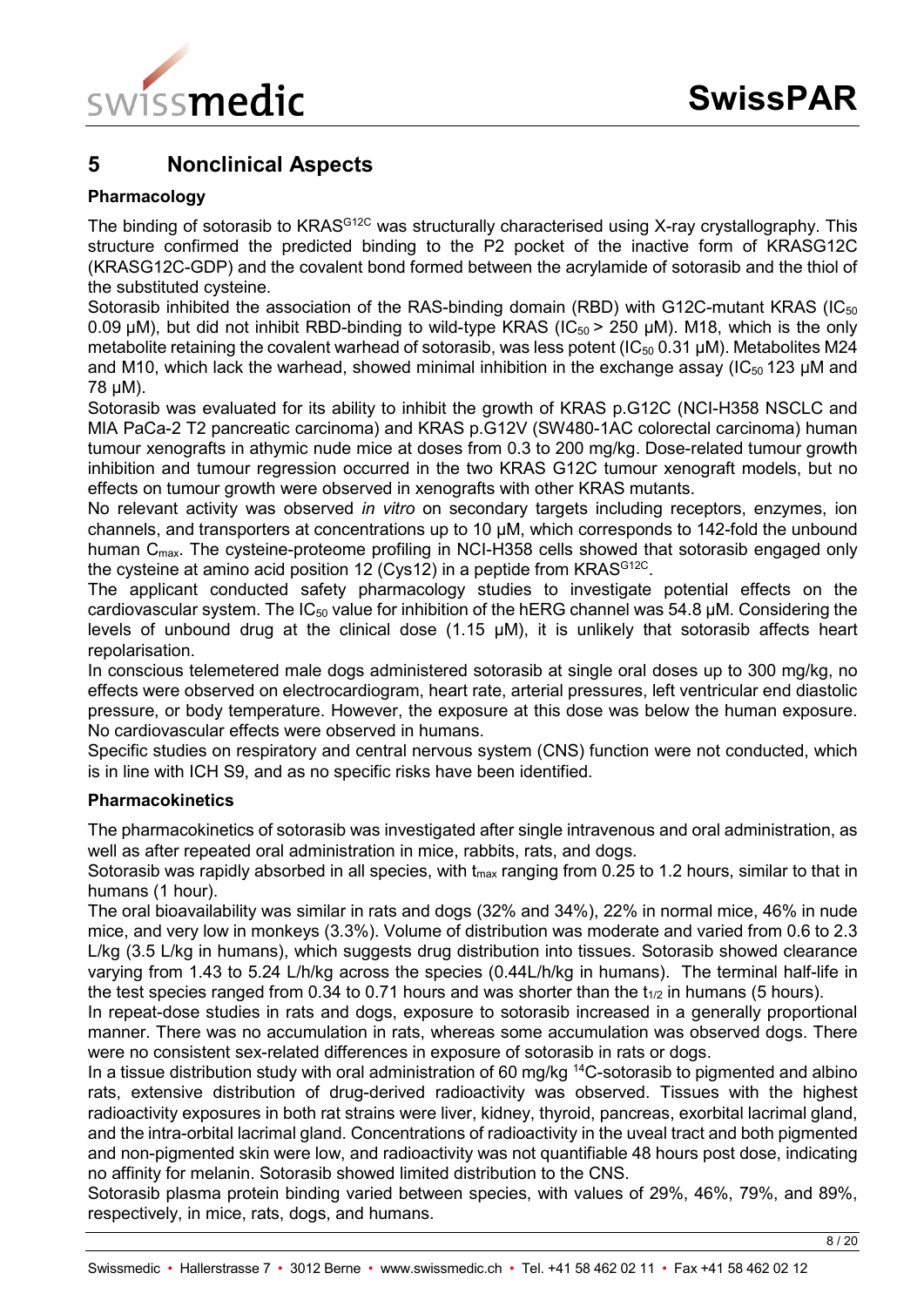

The blood-to-plasma partition ratios indicate that the majority of sotorasib is constrained to plasma in mice, rats, dogs, and humans.

The metabolism of sotorasib was examined *in vitro* in mouse, rat, dog, and human liver microsomes and hepatocytes. The metabolites M10 (cysteine conjugate derived from M12, glutathione conjugate), M18 (oxidation), and M24 (reduction and dealkylation) were the predominant metabolites formed using human hepatocytes. No unique human metabolites were observed.

*In vitro* studies using recombinant CYP enzymes demonstrated that CYP3A4 (primarily), CYP3A5, and CYP2C8 catalyse the metabolism of sotorasib.

The *in vivo* metabolism and excretion of sotorasib were investigated in rats and dogs after oral administration. [14C]-sotorasib was administered as a single oral dose of 60 mg/kg in non-cannulated rats or in bile duct-cannulated rats. Sotorasib biotransformation was mediated primarily by nonenzymatic glutathione conjugation, oxidation and, to a lesser extent, reduction and dealkylation. Secondary metabolism was substantive and included amide hydrolysis, cleavage to yield cysteine conjugate, N-acetylation, methylation, glucuronidation, and sulfonation.

In rats, sotorasib was mainly excreted in faeces. Biliary excretion accounted for 66.3% of the administered dose. Metabolites in excreta were substantive and accounted for approximately 2% of dose in urine and approximately 60% of dose in faeces.

In dogs, sotorasib was the most abundant radioactive component in faeces for both sexes and accounted for almost 100% of the dose. This is comparable to the excretion of sotorasib in humans.

The passage into milk was not investigated. The recommendation for breastfeeding in the information for healthcare professionals is adequate.

## **Toxicology**

The applicant conducted the toxicological evaluation of sotorasib in rats, rabbits, and dogs.

The oral route of administration as well as the duration of the studies in rodents and non-rodents support the clinical use.

Sotorasib was evaluated in toxicity studies with daily dosing for up to 3 months in rats (60, 180, or 750 mg/kg/day with a recovery period of 2 months) and dogs (100 or 500 mg/kg twice daily in order to achieve a higher systemic exposure).

The main target organs for toxicity were the haematopoietic system, kidney, liver, pituitary gland and thyroid. No NOAEL could be established in rats and dog studies. In rats, the severely toxic dose in 10% of the animals (STD 10) was established as 180 mg/kg, corresponding to an exposure 1.7-fold the clinical exposure. In dogs, the highest non-severely toxic dose was considered to be 1000 mg/kg/day, corresponding to an exposure below the clinical exposure.

Effects on the haematopoietic system included minimal to mild decreases in red blood cells in both species. The changes were reversible or showed partial recovery in rats.

Effects on kidney were observed in rats at the highest dose of 750 mg/kg/day. The findings included changes in urinalysis, clinical chemistry, and increases in urinary biomarkers of tubular injury. The effects on kidney are considered to be species-specific and related to metabolites, as disproportionally increased mercapturate pathway metabolites (M10 and M20) were detected in the renal tissue in rats at the nephrotoxic dose of 750 mg/kg/day compared to lower doses. Renal toxicity was not observed in clinical studies.

In dogs, effects were observed in the liver, pituitary gland, and thyroid gland at ≥ 200 mg/kg. Minimal to mild hypertrophy of centrilobular hepatocytes, correlating with increased liver weights and total bilirubin, and minimal to mild hypertrophy of pituitary basophils in the *pars distalis,* correlating with increased pituitary weight, were observed. Mild to moderate follicular cell hypertrophy and moderate to marked colloid depletion in the thyroid, correlating with decreased thyroid weight, were observed. Sotorasib induced increased mRNA expression of UGTs (UGT1A6 and UGT2B31), as well as CYP1A1 and CYP3A12 in dog hepatocytes. Therefore, liver, pituitary, and thyroid changes were considered adaptive or secondary responses to hepatocellular enzyme induction and secondary hypothyroidism, which can be accepted. Thyroid function was assessed clinically without adverse effects.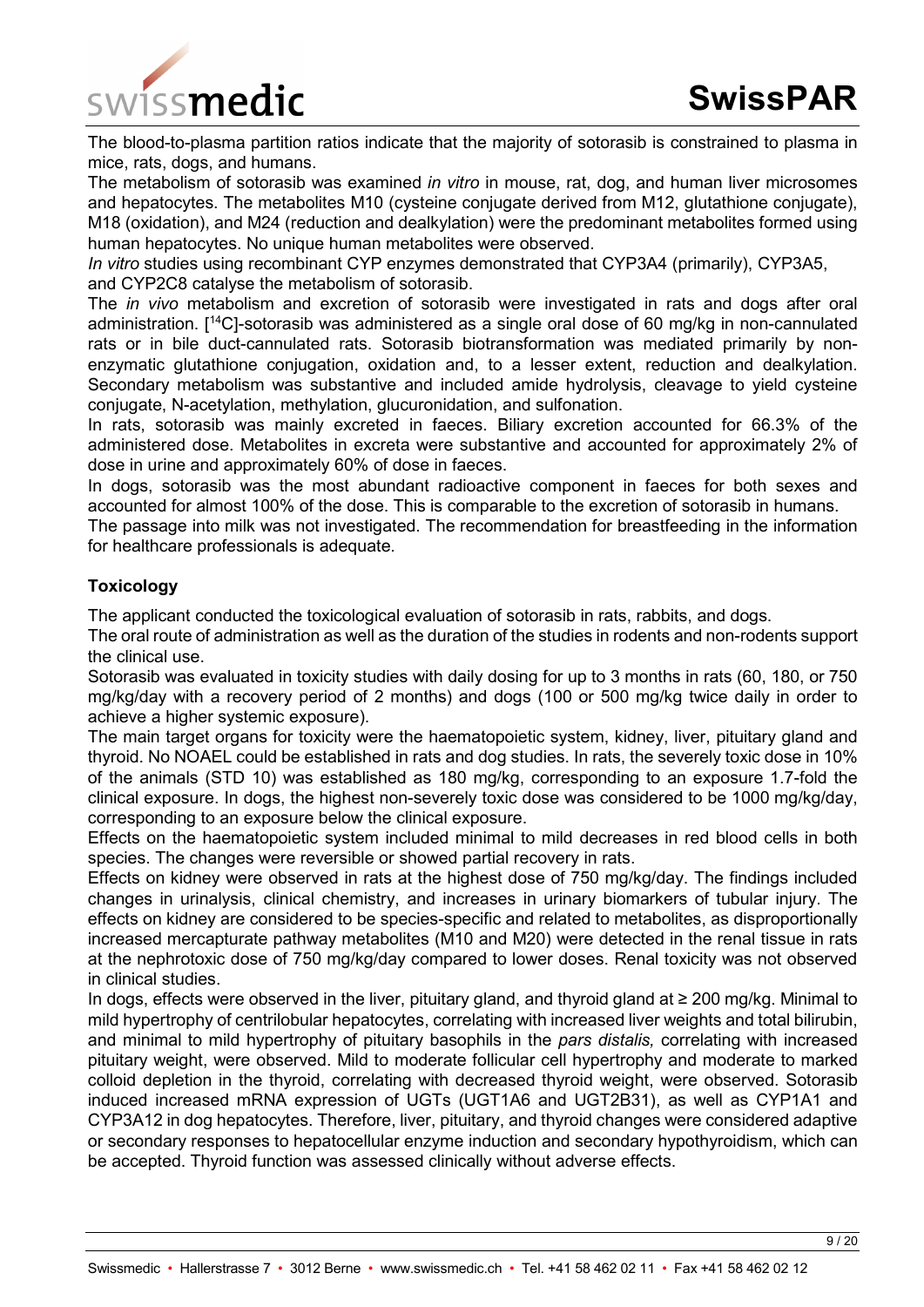

The lack of safety margins can be accepted considering the proposed indication. The effects observed in rats and dogs are not considered of significant human risk based on the nature of findings and/or the lack of a signal in clinical trials. In addition, renal, liver, and thyroid effects can be monitored.

Fertility and early embryonic development studies were not conducted in accordance with ICH S9.

In the repeated dose toxicity studies in sexually mature animals, there were no adverse findings on female or male reproductive organs.

In embryo-fetal development studies, sotorasib did not cause adverse developmental effects in rats. In rabbits, once daily oral administration of sotorasib during the period of organogenesis resulted in lower maternal and fetal body weights, and a reduction in the number of ossified metacarpals was observed in fetuses at 100 mg/kg/day. At the NOAEL of 30 mg/kg/day, the exposure was below the clinical exposure. The recommendation in the "Pregnancy" section of the information for healthcare professionals is adequate.

Sotorasib was not genotoxic in a bacterial reverse mutation assay at concentrations up to 5000 µg/plate. In a combined *in vivo* mammalian erythrocyte micronucleus test and a comet assay conducted in rats, no effects were observed after oral doses of up to 2000 mg/kg for 4 days at exposures 10.9-fold the human clinical exposure.

Carcinogenicity studies were not conducted in accordance with ICH S9.

Sotorasib was not phototoxic *in vitro* in the 3T3 neutral red assay.

There are no concerns with regard to impurities or excipients.

Based on the ERA, sotorasib does not represent a risk for the environment at the prescribed dose.

#### **Nonclinical conclusions**

In conclusion, the pharmaco-toxicological profile of sotorasib is considered to be sufficiently well characterised. The submitted nonclinical data support the approval of Lumykras in the proposed indication. The relevant information has been included in the information for healthcare professionals.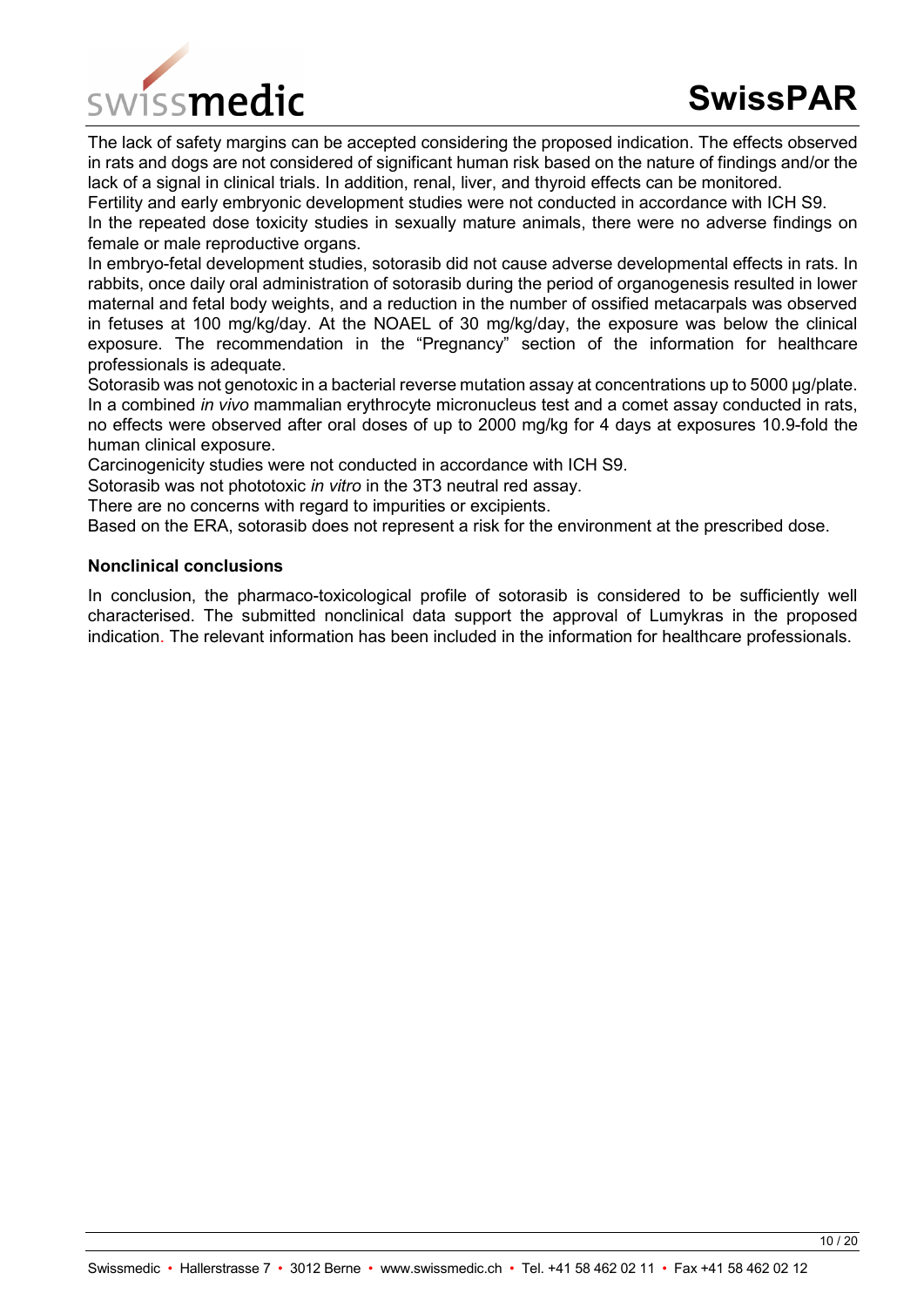

# **6 Clinical and Clinical Pharmacology Aspects**

# **6.1 Clinical Pharmacology**

## **ADME**

#### *Absorption*

Following oral administration of sotorasib (AMG510) at doses of 180 - 960 mg, maximum sotorasib concentrations were reached after median times of 1-2 h, both, after single and multiple dose administration.

The absolute bioavailability has not been determined but is expected to be low (based on the results of a mass balance study) and dose-dependent (see dose linearity below).

Following administration of multiple once daily doses, sotorasib did not accumulate. In fact, the exposure after repeated administration was lower than after the first dose, with mean accumulation ratios (AUC<sub>0-24h</sub> ratio) ranging from 0.532 to 0.726. This time-dependent PK is consistent with autoinduction of sotorasib`s CYP3A4/5-dependent metabolism.

Bioequivalence was demonstrated between the administration of a single dose of 960 mg sotorasib as intact film-coated tablets (8 x 120-mg tablets) or as dispersed tablets in water.

#### *Food effect*

The effect of a high-fat meal on the bioavailability of sotorasib was assessed with the commercial formulation at a dose of 360 mg: Concomitant administration with food caused a delay in the median sotorasib t<sub>max</sub> by 1.25 h (from 0.5 to 1.75 h).  $C_{\text{max}}$  values were unchanged, while mean AUC<sub>0-t</sub> and AUC<sub>0-</sub> inf were increased to 1.4-fold in the fed state. As this food effect was only mild, sotorasib can be administered irrespective of meals.

#### *Dose linearity*

Sotorasib exhibits a pronounced less than dose-proportional PK. Based on comparisons across studies, no increase in exposure was observed, following administration of a single dose of 960 mg compared to a single dose of 360 mg in healthy subjects.

A similar effect was observed in patients across a dose range of 180 – 960 mg:

Following a single dose, sotorasib  $C_{\text{max}}$  and  $AUC_{0.24h}$  increased 1.4- and 1.9-fold, respectively, across the dose range of 180 to 960 mg (5.3-fold increase in dose).

Similarly, following repeated administration for 8 days, sotorasib  $C_{\text{max}}$  and  $AUC_{0-24h}$  increased only 1.0and 1.3-fold, respectively, across the same dose range.

The limited, pH-dependent solubility of sotorasib likely contributed to the less than dose proportional PK. The contribution of additional factors, such as dose-dependent autoinduction, remained unclear.

This pronounced non-linearity in exposure raises concerns regarding the proposed dose of 960 mg. Furthermore, there is a risk of overdosing in cases where the factors responsible for the less than dose proportional increase in exposure change.

#### *Distribution*

Sotorasib and its metabolites do not distribute into blood cells, and in vitro plasma protein binding was 89%.

Based on in vitro data, sotorasib has a high membrane permeability. Transporters are therefore not expected to be relevant for the absorption or distribution of sotorasib.

#### *Metabolism*

Based on in vitro data, sotorasib is metabolised by CYP2C8 and CYP3A4/5 to the metabolites M24 (bond cleavage at the piperazine acrylamide moiety) and M18 (aromatic hydroxylation).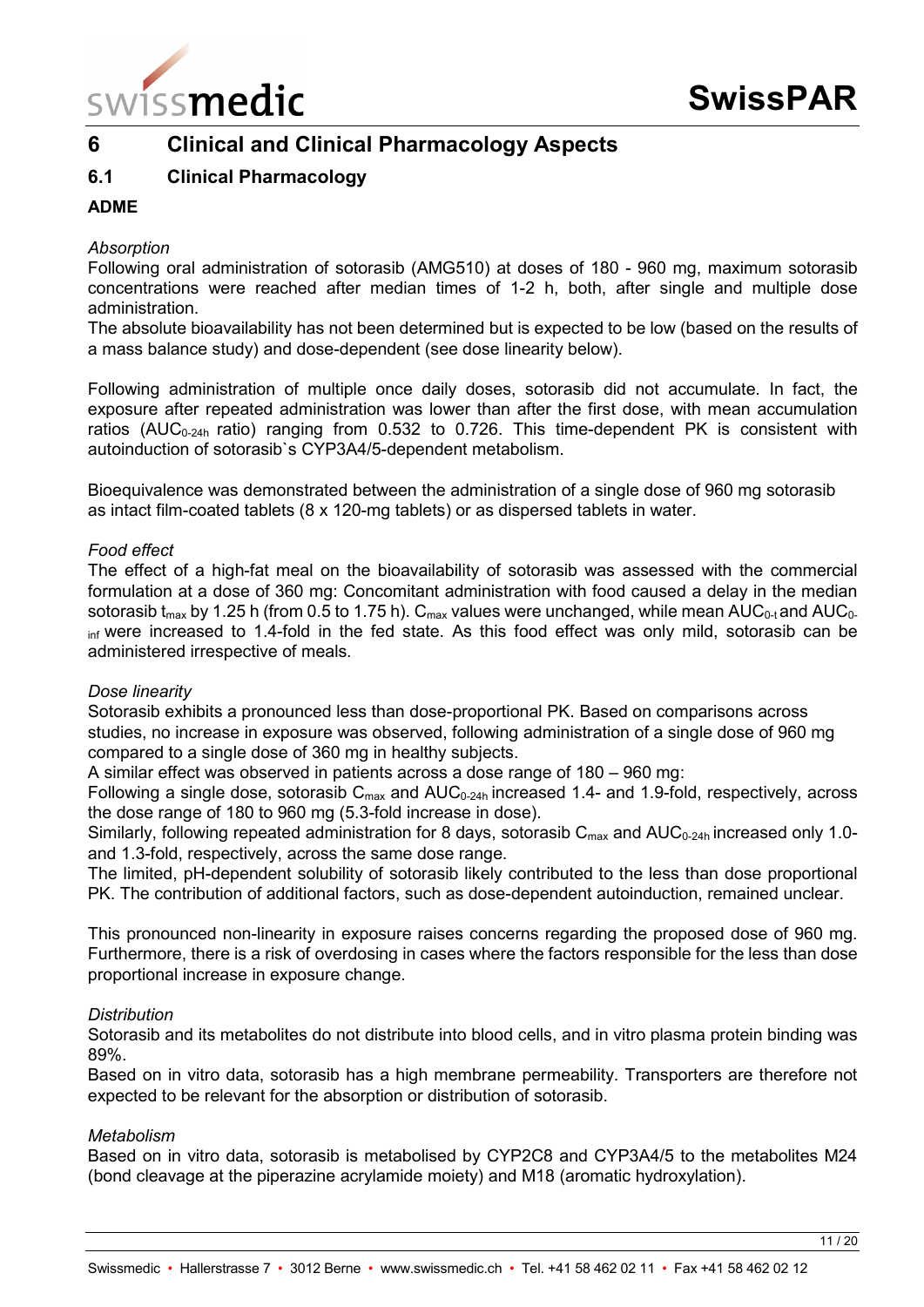

In addition, M12, a glutathione conjugate formed primarily by non-enzymatic conjugation, M10, a cysteine adduct and downstream metabolite of glutathione conjugation, and other minor metabolites were found.

In a mass-balance study, following a single oral dose of 720 mg  $[14C]$ -sotorasib, sotorasib and the metabolites M10, M18, M24 were identified as radioactive components in plasma. However, due to methodological issues, quantitative results varied between different analytical approaches.

#### *Excretion*

In the mass balance study, 74.4% of the radioactive dose was recovered in faeces, mostly in the form of unchanged sotorasib (52.97 % of the administered dose). Three metabolites in faeces each accounted for <5% of the radioactive dose. Only 5.81% of the administered dose was recovered in urine. Sotorasib had a mean terminal half-life of 6.8 h.

#### **Special Populations / Intrinsic Factors**

Potential effects of renal or hepatic impairment on the PK of sotorasib were not assessed in dedicated studies, but as part of the PopPK analysis.

#### *Renal impairment*

The PopPK analyses indicated no significant effect of mild or moderate renal impairment on the PK of sotorasib. Considering the limited renal elimination of sotorasib, this result is in accordance with theoretical expectations. No dose adjustments are required in patients with mild or moderate renal impairment. No data from subjects/patients with GFR < 30 ml/min were available.

#### *Hepatic impairment*

The PopPK analyses indicated no significant effect of mild hepatic impairment on the PK of sotorasib. No data from subjects/patients with moderate or severe hepatic impairment were available. In light of the hepatic toxicity, the use of sotorasib is currently not recommended in these patient subgroups, and additional assessment of the PK and safety is required in order to establish an appropriate dose in these patients.

Based on the PopPK analysis, no dose adjustments were required based on age, gender or ethnicity.

#### **Interactions**

#### *Effects of other drugs on sotorasib*

The following graph summarizes the results of drug-drug interaction studies conducted with sotorasib as a victim.

#### **Forest Plot of Sotorasib Drug-drug Interaction Studies with Sotorasib as a Victim**



X-axis is represented on a log<sub>2</sub> scale.

Source: applicant`s submitted documentation

12 / 20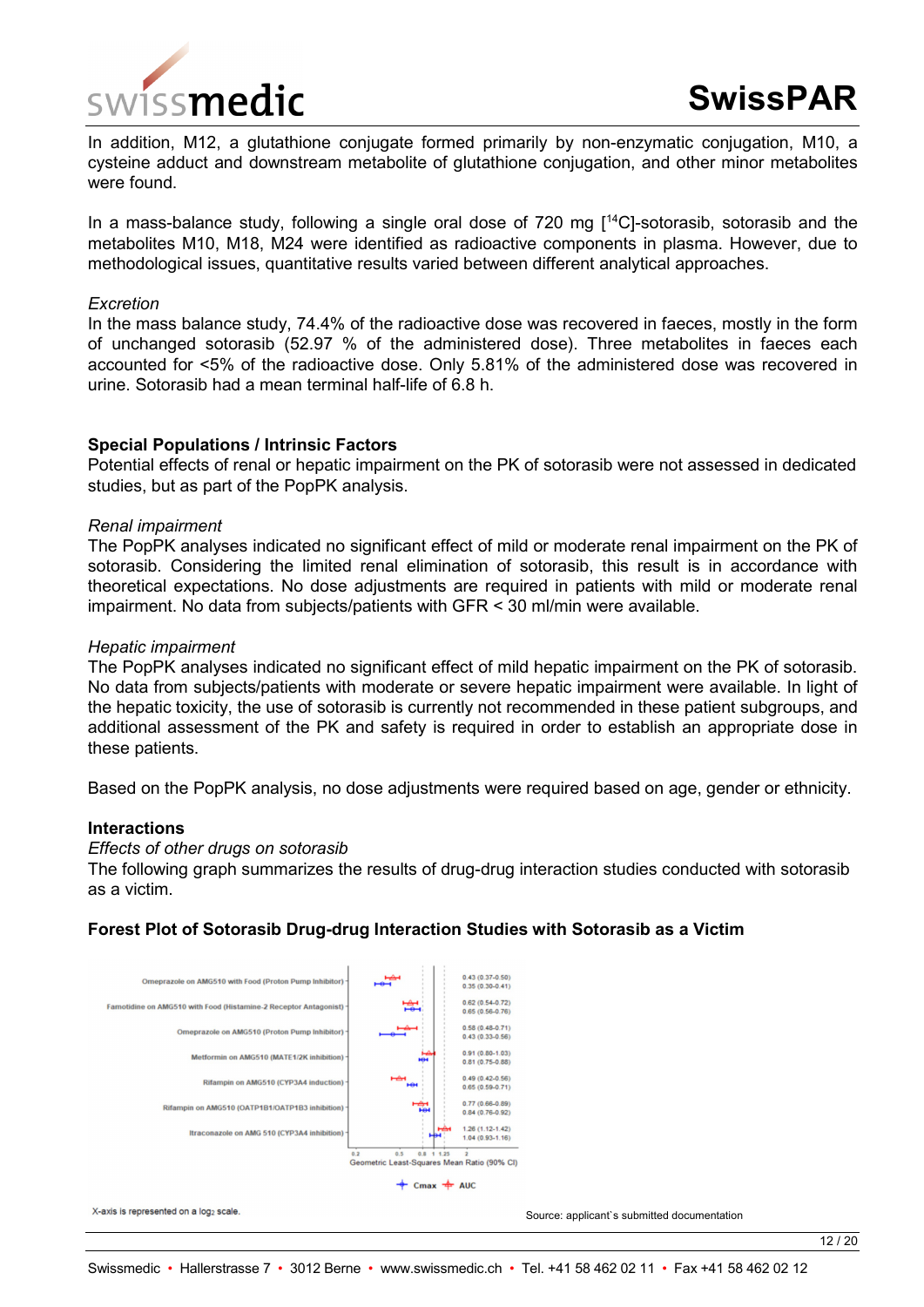

#### *CYP3A inducers and inhibitors*

Sotorasib is primarily metabolised by CYP3A4 and CYP3A5, and the CYP3A inducer rifampicin reduced the exposure of sotorasib. In consequence, concomitant administration with CYP3A4 inducers is not recommended.

Concomitant administration of a single dose of 360 mg sotorasib with the CYP3A4/5 inhibitor itraconazole caused an increase in sotorasib  $AUC_{last}$  up to 1.35-fold and in  $AUC_{inf}$  up to 1.26-fold, while  $C<sub>max</sub>$  was unaffected (1.040-fold) compared to administration of sotorasib alone. In principle, the study results are in agreement with theoretical expectations. However, since sotorasib has a dose- and timedependent PK, a single dose interaction study is not adequate to fully assess the strength of the interaction under steady-state conditions.

#### *Gastric pH modifying drugs*

Sotorasib has a pH-dependent solubility, with moderate solubility under acidic conditions, but solubility decreases with increasing pH. Consequently, concomitant intake with drugs that elevate the gastric pH decreased the bioavailability of sotorasib (independently of concomitant intake with food).

Concomitant use with proton pump inhibitors or H2-receptor antagonists is not recommended. If treatment with a gastric pH modifying drug is required, intake of sotorasib 4 h before or 10 h after a local antacid is recommended.

#### *Effects of sotorasib on other drugs*

The following graph summarises the results of drug-drug interaction studies conducted with sotorasib as a perpetrator.

#### **Forest Plot of Sotorasib Drug-drug Interaction Studies with Sotorasib as a Perpetrator**



metabolizing CYP2D6 phenotype X-axis is represented on a log2 scale

Source: applicant`s submitted documentation

## *CYP3A substrates*

Sotorasib is a moderate inducer of CYP3A4, causing decreased exposure of CYP3A4 substrates (e.g. midazolam). In consequence, concomitant use with CYP3A4 substrates with a narrow therapeutic window should be avoided. If concomitant use cannot be avoided, the dose of the CYP3A4 substrate should be adjusted.

*P-gp substrates*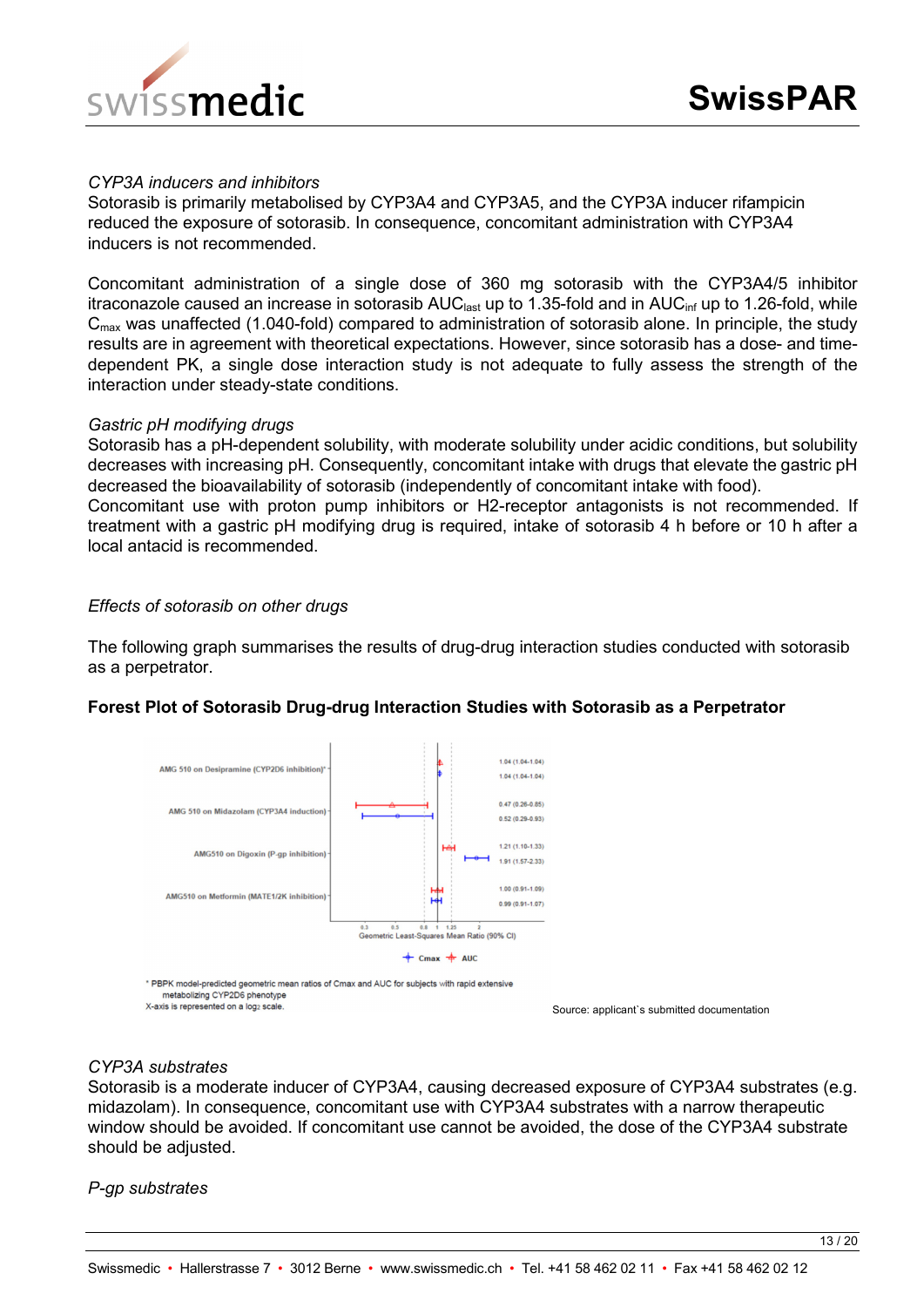

Sotorasib is a moderate inhibitor of P-gp, causing elevated exposure of P-gp substrate (e.g. digoxin). Concomitant use with narrow therapeutic index substrates should be avoided. If concomitant use cannot be avoided, the dose of the P-gp substrate should be reduced.

#### *MATE1/2K substrates*

In vitro data indicated that sotorasib has a potential to inhibit MATE1/2K. However, in an in vivo drugdrug interaction study with metformin, no relevant effect on the exposure of metformin was observed.

#### *BCRP substrates*

Based on in vitro data, sotorasib might cause a clinically relevant inhibition of BCRP. Assessment of this potential interaction in a clinical interaction study is required, and a respective study will be conducted by the applicant as a post-marketing commitment.

#### *Other CYP enzymes*

In vitro data indicate that sotorasib induces CYP2C8, CYP2C9 and CYP2B6. These interactions have not been assessed in clinical studies, and uncertainty remains about the clinical relevance.

#### *Glutathione conjugation*

Besides enzymatic elimination, sotorasib is also eliminated by non-enzymatic glutathione conjugation. Based on theoretical considerations, the risk of glutathione depletion due to normal doses of sotorasib alone is considered to be low. However, glutathione availability might become critical in special situations where the glutathione pool is already limited (e.g. administration of high doses of paracetamol). Therefore, cautious concomitant use is recommended for drugs whose elimination critically depends on glutathione.

### **Pharmacodynamics**

#### **Mechanism of Action and primary Pharmacology**

Sotorasib is a first-in-class, irreversible inhibitor of the KRAS<sup>G12C</sup> mutant protein. The covalent, irreversible binding and inhibition of KRASG12C by sotorasib requires a reactive thiol group adjacent to the sotorasib binding pocket. This thiol is provided by the cysteine at KRAS position 12 of the G12C mutant. Sotorasib contains a thiol reactive portion that covalently modifies the cysteine residue and locks KRAS<sup>G12C</sup> in an inactive, guanosine diphosphate-bound conformation. This blocks the interaction of KRAS with its downstream signalling effectors.

### **Secondary Pharmacology (Safety)**

An analysis of the relationship between sotorasib plasma concentration and change in QTcF from baseline, following administration of 960 mg sotorasib once daily, indicated that sotorasib did not cause a prolongation of the QT interval greater than the threshold of regulatory concern (20 msec). Potential effects at supratherapeutic exposures have not been investigated.

## **6.2 Dose Finding and Dose Recommendation**

The requested dose of 960 mg once daily (QD) was evaluated in phase 1 of study 20170543 (CodeBreaK100). Phase 1 was divided into a dose exploration Part 1 and a dose expansion Part 2. The monotherapy safety analysis set for this phase-1 interim analysis included all subjects who received ≥ 1 dose of sotorasib and consisted of 124 subjects with KRAS<sup>G12C</sup>-mutated NSCLC. Taking into account the limited number of patients treated with doses < 960 mg (ranging from 180 QD to 960 mg QD), no clear benefit compared to lower doses was shown for the recommended Phase 2 dose of 960 mg QD. Furthermore, sotorasib exhibited a pronounced, less than dose-proportional PK, resulting in almost comparable steady-state exposures across the dose range of 180-960 mg.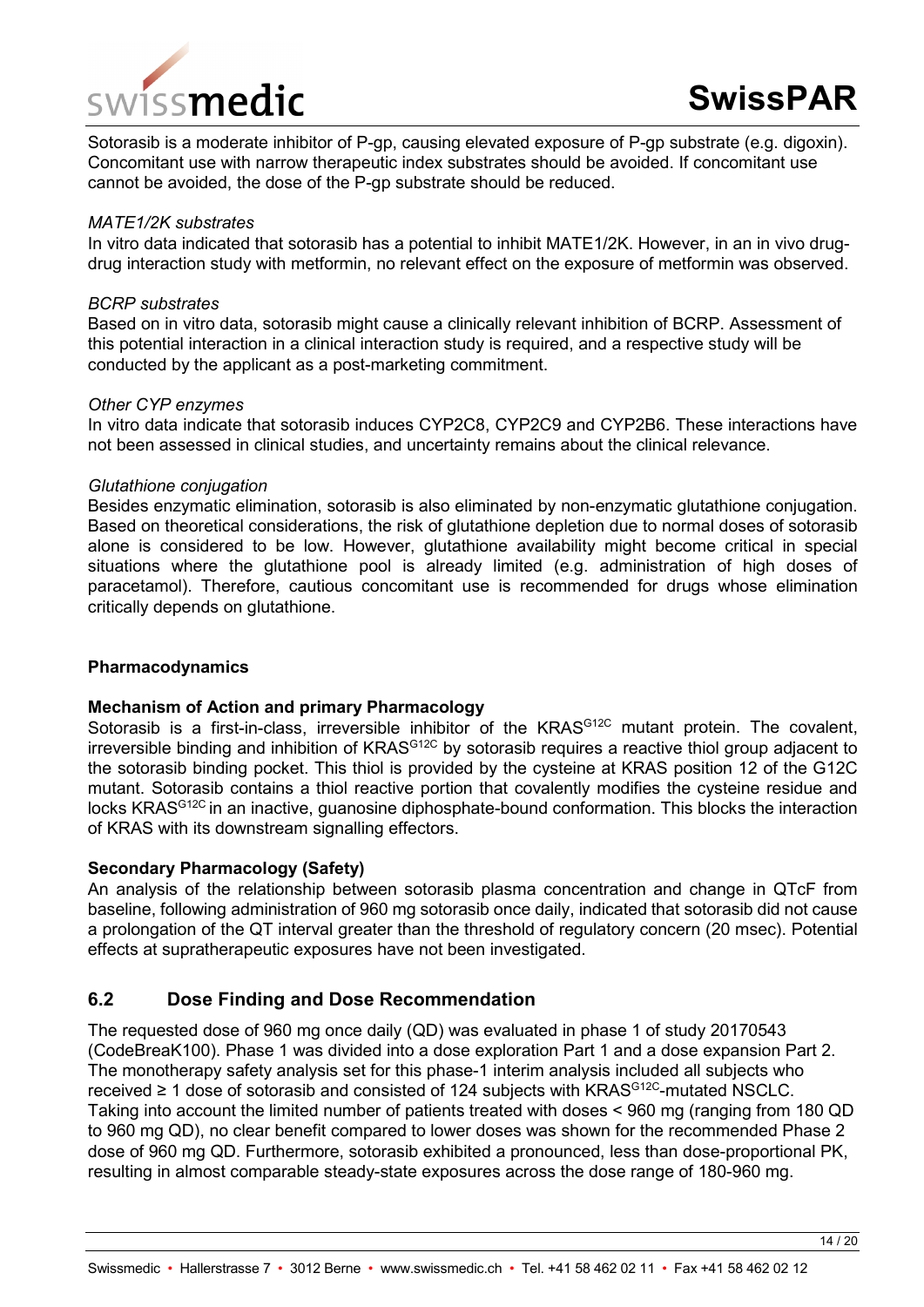

The applicant adds a dose comparison part (Part B) to the phase-2 portion of the study CodeBreaK100 in order to determine the optimal dose in subjects with previously treated locally advanced and unresectable or metastatic KRAS<sup>G12C</sup> mutant advanced NSCLC. This substudy was initiated as a post approval requirement by the FDA. The FDA Multidisciplinary Review explains the rationale, providing five reasons for its conclusion that 960 mg is not considered to be the optimal dose: (1) There was no relationship between administered dose (across the entire 180-960 mg dose range) and drug exposure at steady state, (2) there was no evidence of a relationship between dose and response rate, (3) gastrointestinal toxicities may be reduced at a lower dose, (4) preclinical data suggest that the minimal effective dose is 30-240 mg daily, and (5) the labelled dose requires patients to take eight tablets at a time, which is a burden on patients.

The applicant confirmed submission of the results of this substudy as a condition for the temporary authorisation (post-marketing commitment Study 20170543 Phase 2 Part B).

## **6.3 Efficacy**

For evaluation of efficacy and safety, the applicant submitted results of study 20170543 (CodeBreaK 100, Phase 2).

Overall, 126 adult patients (≥ 18 years) with previously treated KRAS<sup>G12C</sup>-mutated locally advanced or metastatic NSCLC were included in study CodeBreaK 100 phase 2. Patients with NSCLC must have progressed after receiving anti-PD1 or anti-PD-L1 immunotherapy (unless contraindicated) AND/OR platinum-based combination chemotherapy AND targeted therapy if actionable oncogenic driver mutations were identified (i.e., EGFR, ALK, and ROS1). Subjects must have received no more than three prior lines of therapy. Patients with untreated active brain metastases were excluded. The number of patients is limited for a valid evaluation of efficacy and safety, in particular taking into account the fact that KRAS mutations represent one of the most common oncogenic driver mutations in lung cancer. However, despite enormous efforts to date, almost all identified compounds that could effectively and directly target mutant KRAS have failed. Because of the medical need for targeted therapies for this mutation, the number of included patients is acceptable for a temporary authorisation.

Primary endpoint was Objective Response Rate (ORR) measured by computed tomography (CT) or magnetic resonance imaging (MRI) and assessed per response evaluation criteria in solid tumours (RECIST 1.1). Response was assessed by blinded independent central review, and complete response (CR) and partial response (PR) required confirmatory CT or MRI repeat assessment at least 4 weeks after the first detection of response. Relevant secondary endpoints were duration of response (DOR), progression-free survival (PFS) and overall survival (OS).

A total of 224 subjects were enrolled in phase 2, of whom 126 subjects had NSCLC. Included patients with NSCLC had a median age of 63.5 years (range 37-80), 50% were male, 81.7% were White and 69.8% had an Eastern Cooperative Oncology Group (ECOG) performance status of 1 (30.2% had ECOG 0). At screening 96% had stage IV disease and only four patients had disease stage III. Of these four subjects with stage III NSCLC at study entry, two (50%) achieved a partial response with sotorasib treatment, a third subject achieved a tumour reduction of 28%. All four subjects had prior therapies that included chemo-radiation, platinum-doublet chemotherapy, and/or immunotherapy. Taken into account the fact that these patients had unresectable NSCLC and had already received systemic anticancer therapy, treatment options are limited. Therefore, it can be accepted that the indication will not be restricted to patients with metastatic disease.

In addition, 99% had a non-squamous histology - a total of five subjects with squamous cell histology were enrolled in study CodeBreaK 100 (four subjects in the phase 1 portion and one in phase 2). This is in line with a recent analysis using up-to-date differential diagnostic criteria suggesting that KRAS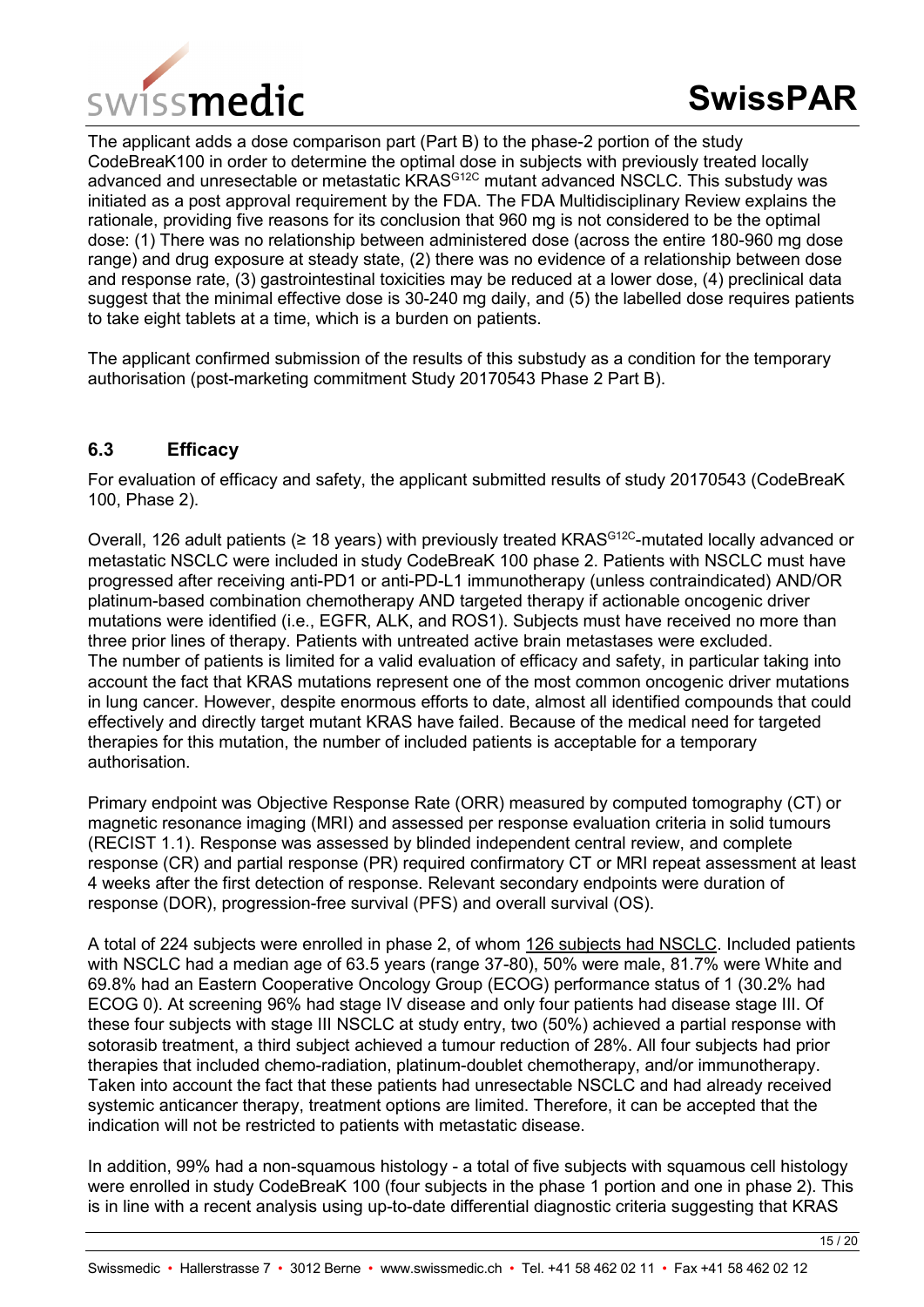

mutations do not occur in pure pulmonary squamous cell lung carcinomas, and in detected cases, were confined to lung adenocarcinoma components in squamous cancer (Ghimessy et al. Cancer Metastasis Rev. 2020). Of the five subjects with squamous cell histology, four patients received prior anticancer therapy for metastatic disease. None of these four subjects achieved a response; two subjects had a best response of stable disease and one had progressive disease. Therefore, the indication is restricted to non-squamous metastatic NSCLC.

According to the inclusion criteria, 100% had a KRAS<sup>G12C</sup> mutation (99.2% centrally confirmed). By central testing no other actionable alterations were identified in the study. At baseline, 26.2% had PD-L1 expression <  $1\%$ ,  $19\% \ge 1\% - 50\%$  and 27.8% ≥ 50%, for an additional 27% the PD-L1 status was unknown.

The median number of prior lines was two, 42.9% had one prior line, 34.9% had two prior lines and 22.2% three prior lines of therapy (maximum three prior lines). Overall, 91.3% had prior chemotherapy (89.7% platinum-based chemotherapy), 92.1% prior therapy with an immune checkpoint inhibitor (91.3% PD-1/PD-L1) and 81% had both platinum-based chemotherapy and PD-1/PD-L1 (not specified if combined or across different lines). In addition, 23.8% had targeted therapies, 19.8% anti-VEGF (vascular epithelial growth factor) therapy. According to the inclusion criteria, all patients had to have progressive disease after IO and/or platinum chemotherapy and target therapy.

#### Results for NSCLC (cut-off 1<sup>st</sup> December 2020):

Of a total of 126 subjects with NSCLC, 123 subjects were included in the full analysis set, and three subjects were excluded as they did not have ≥ 1 measurable lesion according to a blinded independent central review (BICR).

The **ORR** in patients with NSCLC was 37.1%, 4% had a CR and 34.7% a PR. Among the 46 objective responders who had NSCLC, the Kaplan-Meier estimate of median DOR was 10 months (95% CI 1.2, 11.1). ORR results are supported by the phase 1 results. The outcome in patients with advanced NSCLC on second- or third-line therapies is poor, with response rates of <20%. Therefore, the results of CodeBreaK100 are clinically promising. However, confirmatory data of an adequately designed controlled study are needed, particularly taking into account the anticipated resistance to KRAS inhibitors. Currently, a randomised, open label, active-controlled phase III trial is ongoing to evaluate AMG 510 (sotorasib) versus docetaxel for the treatment of previously treated locally advanced and unresectable or metastatic NSCLC with mutated KRAS<sup>G12C</sup> (post-marketing commitment study 20190009, CodeBreak 200, NCT04303780).

ORR in subjects receiving both platinum-based chemotherapy AND anti-PD1/anti-PD-L1 was 32%. The ORR was 28% if platinum-based chemotherapy AND anti-PD1/anti-PD-L1 were combined and 36% if platinum-based chemotherapy AND anti-PD1/anti-PD-L1 were administered in different lines of therapy.

The median (range) follow-up time for PFS was 11.0 (0.3, 12.6) months. As of the data cut-off date, the percentages of subjects in the full analysis set of the phase 2 NSCLC group with an event of disease progression or death were 56.5% and 10.5%, respectively. The median PFS was 6.8 months. The median (range) follow-up time for OS was 12.2 (1.1, 15.6) months. As of the data cut-off date, of the 126 subjects in the phase 2 NSCLC safety analysis set, 59 subjects (46.8%) died and 67 subjects (53.2%) were censored. The median OS was 12.5 months.

Results for PFS and OS in a single arm study should be interpreted with caution. However, median PFS of 6.8 months and median OS of 12.5 months are clinically promising in comparison to historical results. However, further results from a confirmatory trial are necessary.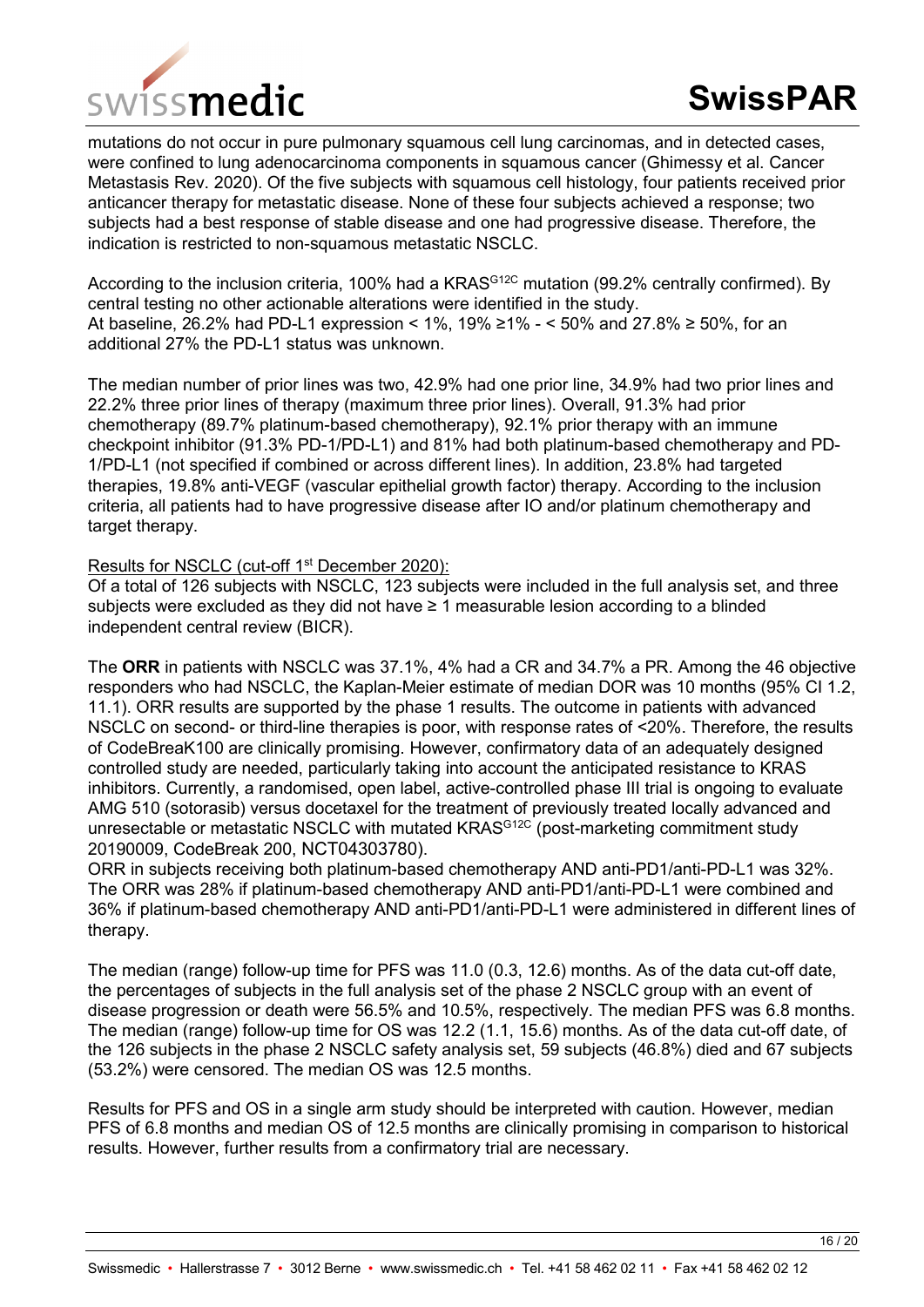

# **6.4 Safety**

Overall, 427 patients were included in the monotherapy safety analysis set. Of these, 383 patients (89.7%) took 960 mg sotorasib, including 339 patients with sotorasib 960 mg once daily in the fasted state, 18 patients took sotorasib 960 mg once daily in the fed state and 26 patients sotorasib 480 mg twice a day in the fed state.

Analyses of monotherapy safety did not demonstrate a dose-dependent increase in adverse events. However, since the results in patients with doses < 960 mg are limited, no valid conclusion is possible.

Overall, a total of 224 subjects received ≥ 1 dose of sotorasib and were included in the phase 2 safety analysis set of study CodeBreaK 100, Phase 2.

All adverse events summarised in the text are treatment-emergent, defined as occurring after the first dose of sotorasib through 30 days after the last dose of sotorasib.

In total, 99.2% of the patients had a treatment emergent adverse event (TEAE). Most common TEAEs (≥10%) were diarrhoea, nausea, fatigue, aspartate aminotransferase (ASAT) increased, alanine aminotransferase (ALT) increased, dyspnoea, vomiting, constipation, back pain, blood alkaline phosphatase increased, peripheral oedema, cough, decreased appetite, pleural effusion.

Overall, 56.3% had TEAEs ≥ grade 3. Most common (≥5%) ≥ grade 3 TEAEs were ASAT increased, ALAT increased, pleural effusion, pneumonia, diarrhoea and dyspnoea.

In total, 50% of the patients had serious adverse events (SAEs). Most common (≥5%) SAEs were observed in the system organ classes (SOCs) gastrointestinal disorders, infections and infestations (pneumonia 7.1%), musculoskeletal and connective tissue disorders (back pain 3.2%), neoplasms benign, malignant and unspecified (NSCLC 6.3%), respiratory, thoracic and mediastinal disorders (pleural effusion 4.8%)

Overall, 31 grade 5 events (13.2%) were observed. No subject had a fatal adverse event that was considered to be related to the investigational product by the investigator. Of these, 20 events occurred in the NSCLC patient group, including two cardiac disorders (one cardiac arrest, one cardiac failure), one gastric ulcer, one systemic inflammatory response syndrome, 12 neoplasms (nine NSCLC, two malignant lung neoplasms, one adenocarcinoma, one bronchial carcinoma), two cases of respiratory failure and one of hypovolaemic shock. Grade 5 events that occurred in patients with other tumour entities included one small intestinal obstruction, one cholangitis and nine neoplasms (one colon cancer, one cholangiocarcinoma, one endometrial adenocarcinoma, one large cell lung cancer, one malignant neoplasm of unknown primary site, four pancreatic carcinomas).

Female patients with NSCLC treated with sotorasib 960 mg once daily in the fasted state (n=102) had a higher rate of grade 3-4 events, SAEs and grade 5 events (19.6% vs.12.5%) compared to male patients (n=88). This aspect is described in the information for healthcare professionals, "Undesirable effects" section.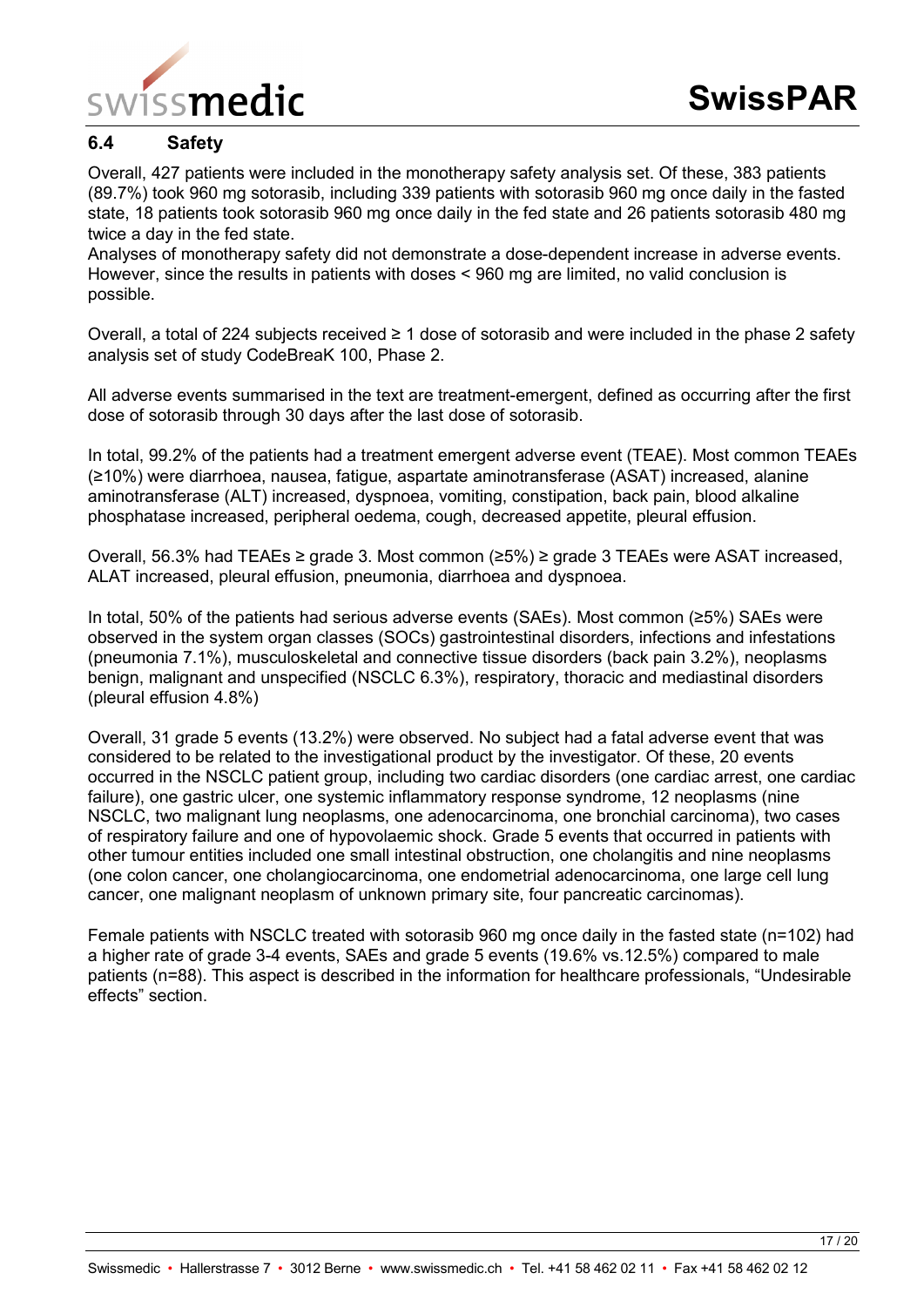

## **6.5 Final Clinical and Clinical Pharmacology Benefit Risk Assessment**

#### Clinical Pharmacology

Sotorasib has the potential for clinically relevant interactions, which limits its concomitant use with inducers of CYP3A, gastric pH modifying drugs and with sensitive substrates of CYP3A and P-gp. Based on in vitro data, there is also a risk of a clinically relevant inhibition of BCRP. Additional assessment of the clinical relevance of this interaction is required (post-marketing commitment).

Sotorasib has not been investigated in patients with severe renal impairment. However, due to the limited renal elimination of sotorasib, cautious use in these patients is acceptable.

Sotorasib has not been investigated in patients with moderate or severe hepatic impairment. In light of the hepatic toxicity, sotorasib is currently not recommended in these patients. Additional assessment of the PK and safety in order to establish an appropriate dose in these patients is required (postmarketing commitment).

#### **Clinical**

There are no approved therapies in Switzerland specifically for patients with NSCLC and KRAS<sup>G12C</sup> mutation. Patients with KRAS<sup>G12C</sup> NSCLC are currently treated with combined chemo-immunotherapy (IO) and, if IO is contraindicated, platinum-based chemotherapy.

The efficacy provided with this submission demonstrated compelling ORR. However, results for efficacy and safety are limited due to low numbers and the absence of a comparator arm and further data are necessary. In addition, the dose of sotorasib 960 mg once daily has not been adequately studied compared to lower doses and needs to be explored in the dose comparison part of study CodeBreaK100.

Given the unmet medical need in patients with advanced NSCLC with KRAS<sup>G12C</sup> mutation, a temporary authorisation can be granted.

Relevant safety risks are interstitial lung disease (ILD)/pneumonitis and hepatotoxicity (including druginduced liver injury and hepatitis). These risks are adequately described in the information for healthcare professionals. However, further long-term safety data are needed.

In the context of the temporary authorisation in accordance with Art. 9a TPA, conditions to be fulfilled for an ordinary authorisation were defined. Taking into account the concerns regarding dose and the limited efficacy and safety data, the applicant has to submit the following clinical data as a condition. The temporary authorisation is subject to the timely submission of the results of the 20170543 Phase 2 Part B study (dose comparison part) and the results of the ongoing Phase III study 20190009 (CodeBreaK200). In addition, the final results of study CodebreaK100 have to be submitted.

## **6.6 Approved Indication and Dosage**

See information for healthcare professionals in the Appendix.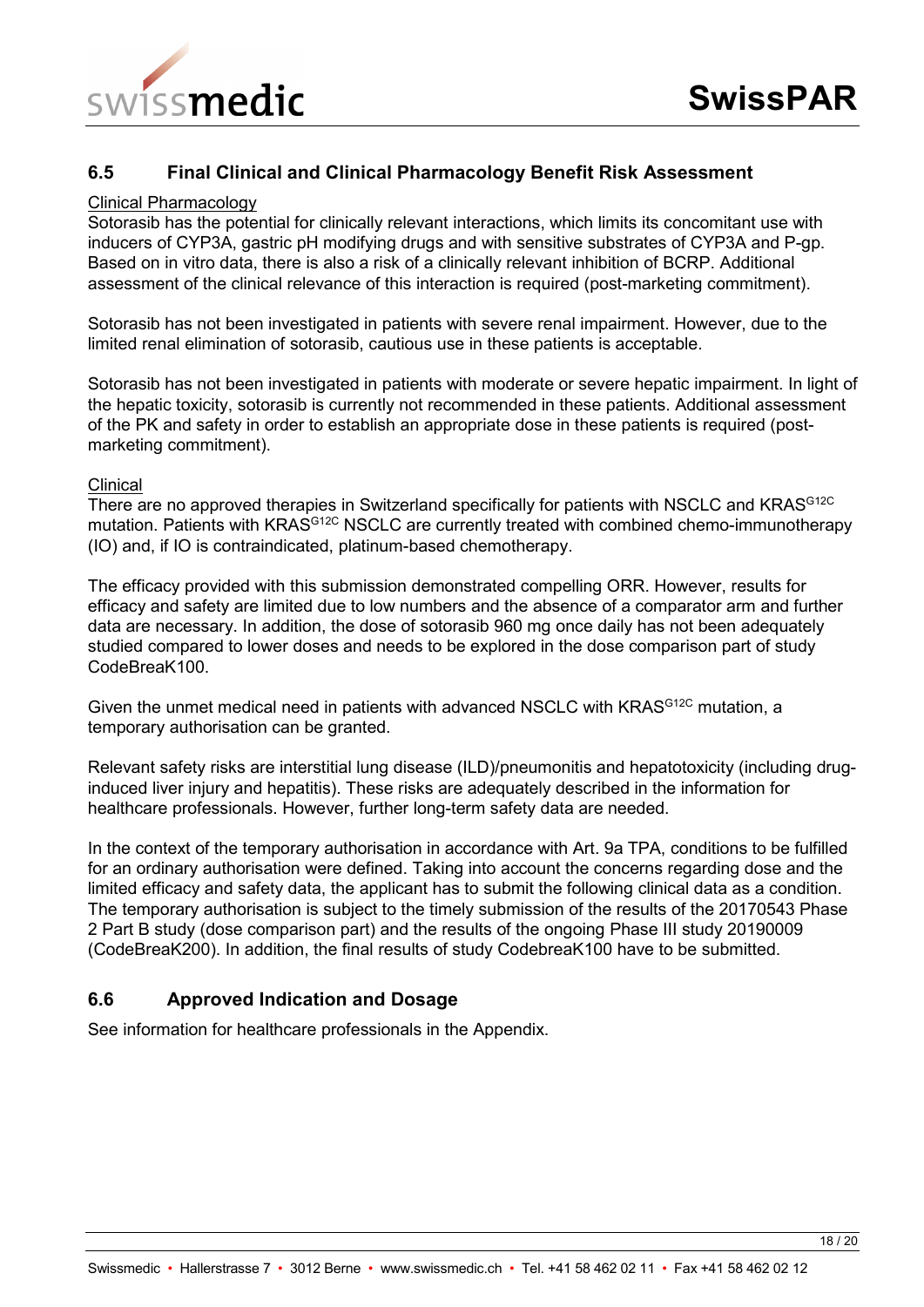

# **7 Risk Management Plan Summary**

The RMP summaries contain information on the medicinal products′ safety profiles and explain the measures that are taken in order to further investigate and monitor the risks as well as to prevent or minimise them.

The RMP summaries are published separately on the Swissmedic website. Marketing Authorisation Holders are responsible for the accuracy and correctness of the content of the published RMP summaries. As the RMPs are international documents, their summaries might differ from the content in the information for healthcare professionals / product information approved and published in Switzerland, e.g. by mentioning risks occurring in populations or indications not included in the Swiss authorisations.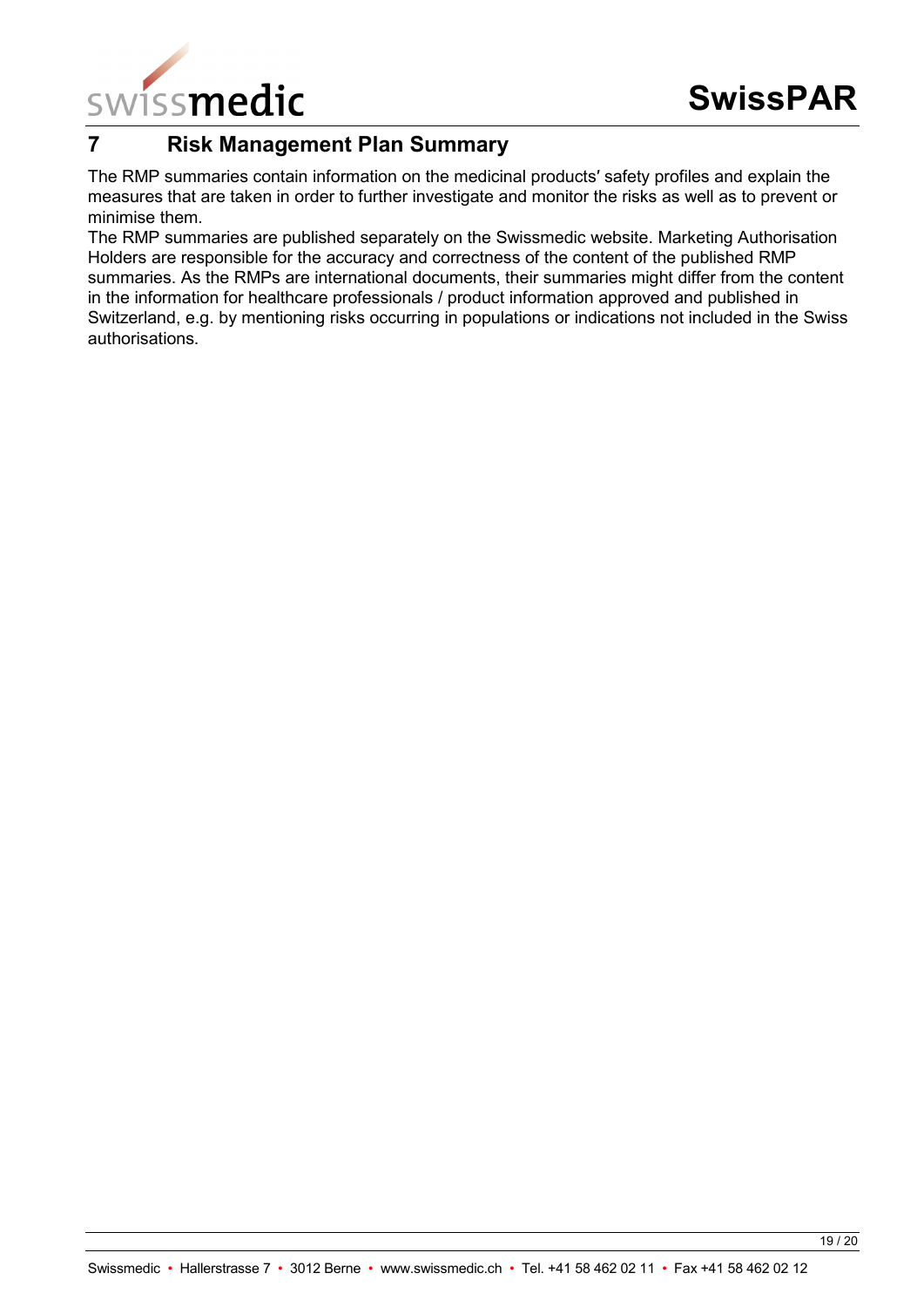

# **8 Appendix**

# **8.1 Approved Information for Healthcare Professionals**

Please be aware that the following version of the information for healthcare professionals relating to Lumykras was approved with the submission described in the SwissPAR. This information for healthcare professionals may have been updated since the SwissPAR was published.

Please note that the reference document, which is valid and relevant for the effective and safe use of medicinal products in Switzerland, is the information for healthcare professionals approved and authorised by Swissmedic (see www.swissmedicinfo.ch).

### **Note:**

The following information for healthcare professionals has been translated by the MAH. The Authorisation Holder is responsible for the correct translation of the text. Only the information for healthcare professionals approved in one of the official Swiss languages is binding and legally valid.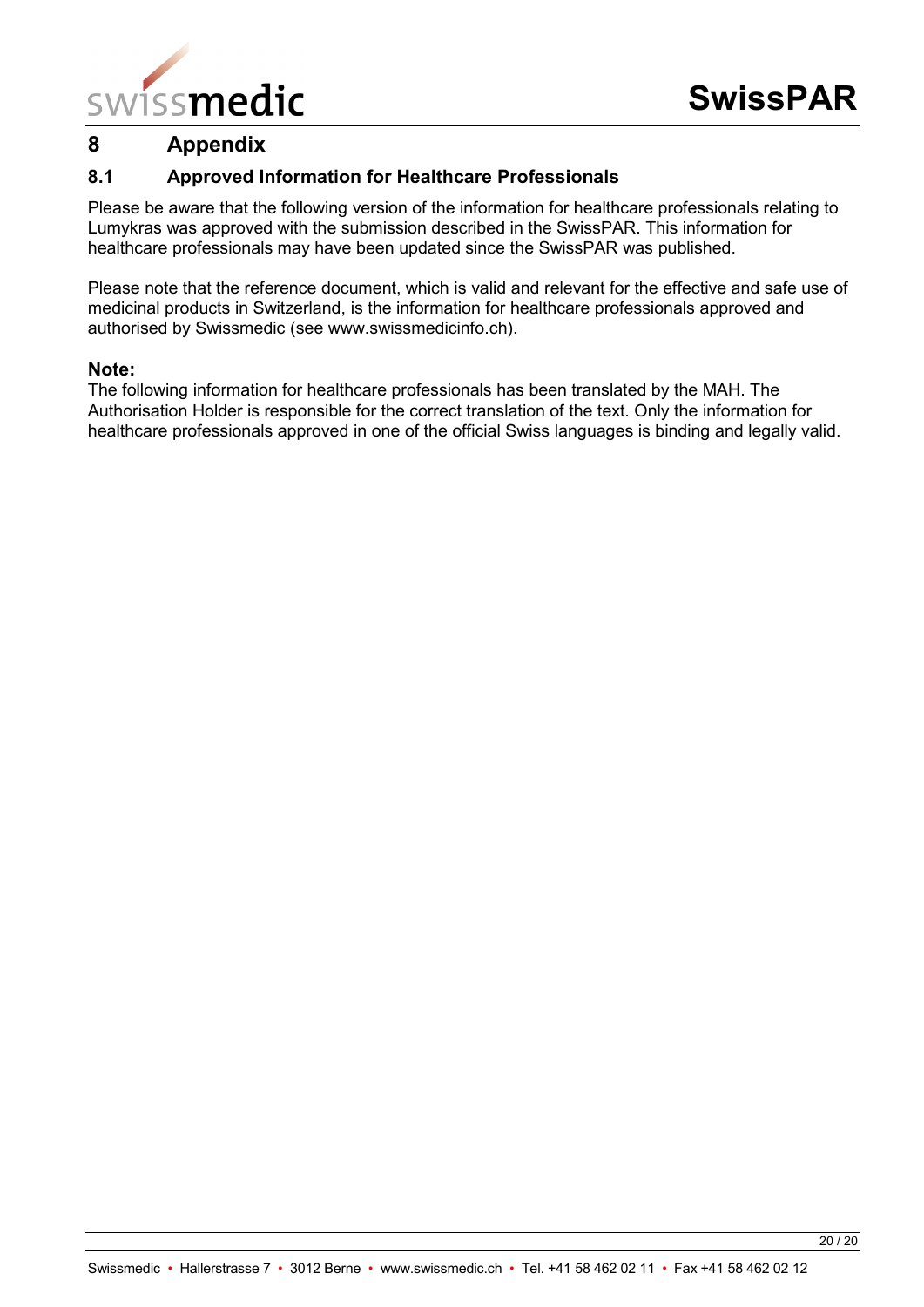▼ This medicinal product is subject to additional monitoring. This will allow quick identification of new safety information. Healthcare professionals are asked to report any suspected new or serious adverse reactions. See the "Undesirable effects" section for advice on the reporting of adverse reactions. LUMYKRAS is temporarily authorised – see "Properties/Effects" section.

# **LUMYKRAS®**

## **Composition**

*Active substances*

Sotorasib.

## *Excipients*

Tablet core: Microcrystalline cellulose, lactose monohydrate (114 mg per tablet), croscarmellose sodium (corresponds to max. 1.6 mg sodium per tablet), magnesium stearate.

Film-coating: Polyvinyl alcohol, titanium dioxide, macrogol 4000, talc, iron oxide yellow.

## **Pharmaceutical form and active substance quantity per unit**

Film-coated tablet with 120 mg sotorasib per film-coated tablet.

Yellow, immediate release, film-coated tablet, oblong-shaped (7 mm x 16 mm), debossed with "AMG" on one side and "120" on the opposite side.

## **Indications/Uses**

LUMYKRAS is indicated as monotherapy for the treatment of adult patients with *KRAS G12C*-mutated locally advanced or metastatic non-squamous non-small cell lung cancer (NSCLC) who have experienced progression after prior treatment with platinum-based chemotherapy and/or anti-PD-1/PD-L1 immunotherapy (see "Clinical efficacy").

The efficacy and safety of LUMYKRAS has not been studied in patients with other oncogenic driver mutations (see "Warnings and precautions").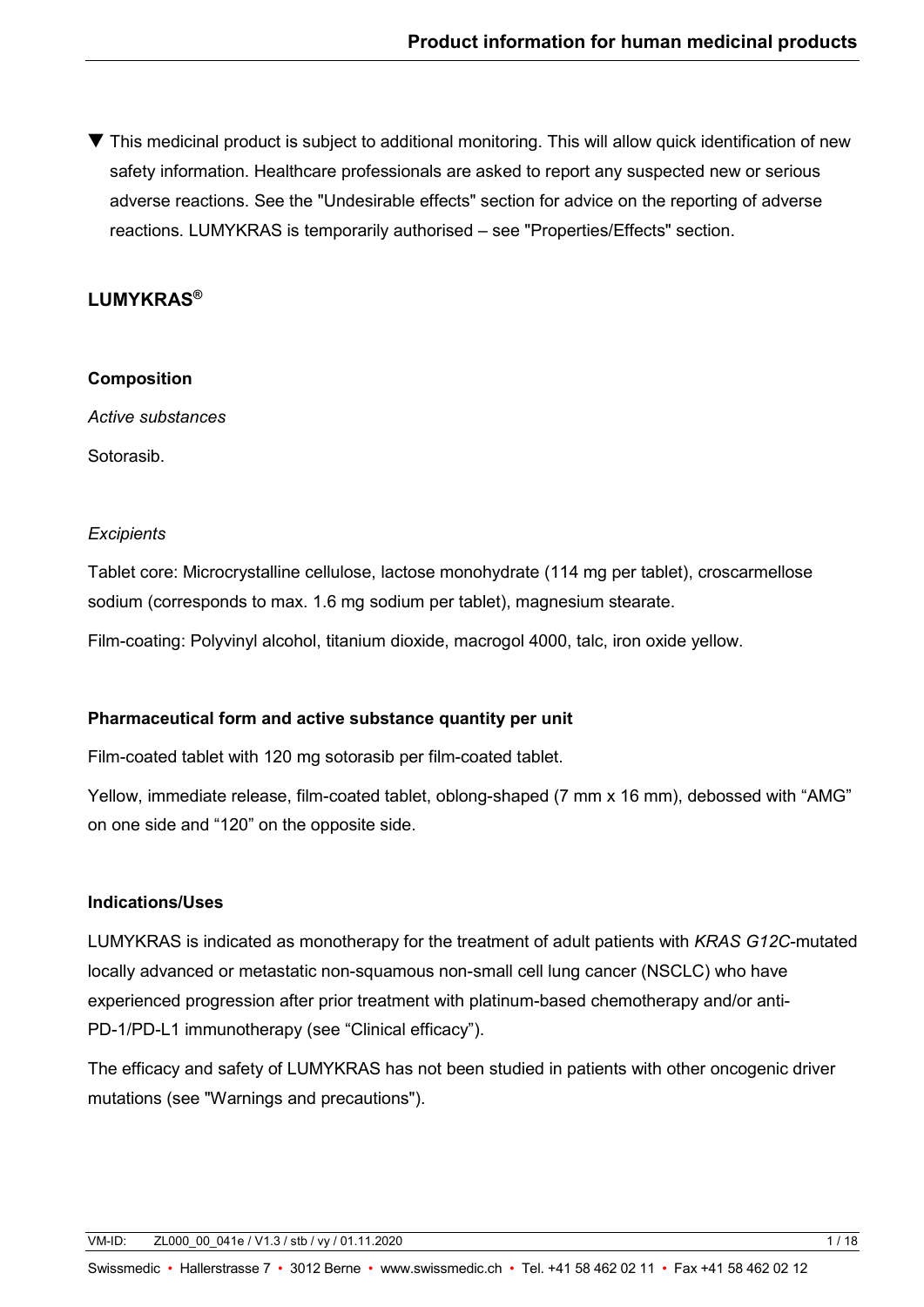## **Dosage/Administration**

Treatment with LUMYKRAS must be initiated by a physician experienced in the use of anticancer medicinal products.

The presence of a *KRAS G12C* mutation must be confirmed using a validated test prior to initiation of LUMYKRAS therapy.

### *Usual dosage*

The recommended dose of LUMYKRAS is 960 mg (eight 120 mg tablets) orally once daily, at the same time each day, with or without food.

## *Duration of treatment*

Treatment with LUMYKRAS is recommended until disease progression or unacceptable toxicity.

## *Missed doses*

If less than 6 hours have passed since the scheduled time of dosing, the patient should take the dose as normal. If more than 6 hours have passed since the scheduled time of dosing, the patient must not take the dose. Treatment should be continued as prescribed the next day.

If vomiting occurs after taking LUMYKRAS, the patient must not take an additional dose on the same day, and treatment must be continued as prescribed the next day.

## *Dose modifications*

Dosing should be modified based on LUMYKRAS toxicity. Dose reduction levels are summarised in table 1. Dose modifications for adverse reactions are provided in table 2.

If toxicity events occur, a maximum of two dose reductions are permitted. LUMYKRAS must be discontinued if patients are unable to tolerate the minimum dose of 240 mg once daily.

| Dose reduction level  | <b>Dose</b>                              |
|-----------------------|------------------------------------------|
| Starting dose         | 960 mg (eight 120 mg tablets) once daily |
| First dose reduction  | 480 mg (four 120 mg tablets) once daily  |
| Second dose reduction | 240 mg (two 120 mg tablets) once daily   |

#### *Table 1. Recommended sotorasib dose reduction levels*

VM-ID: ZL000\_00\_041e / V1.3 / stb / vy / 01.11.2020 2 / 18

Swissmedic • Hallerstrasse 7 • 3012 Berne • www.swissmedic.ch • Tel. +41 58 462 02 11 • Fax +41 58 462 02 12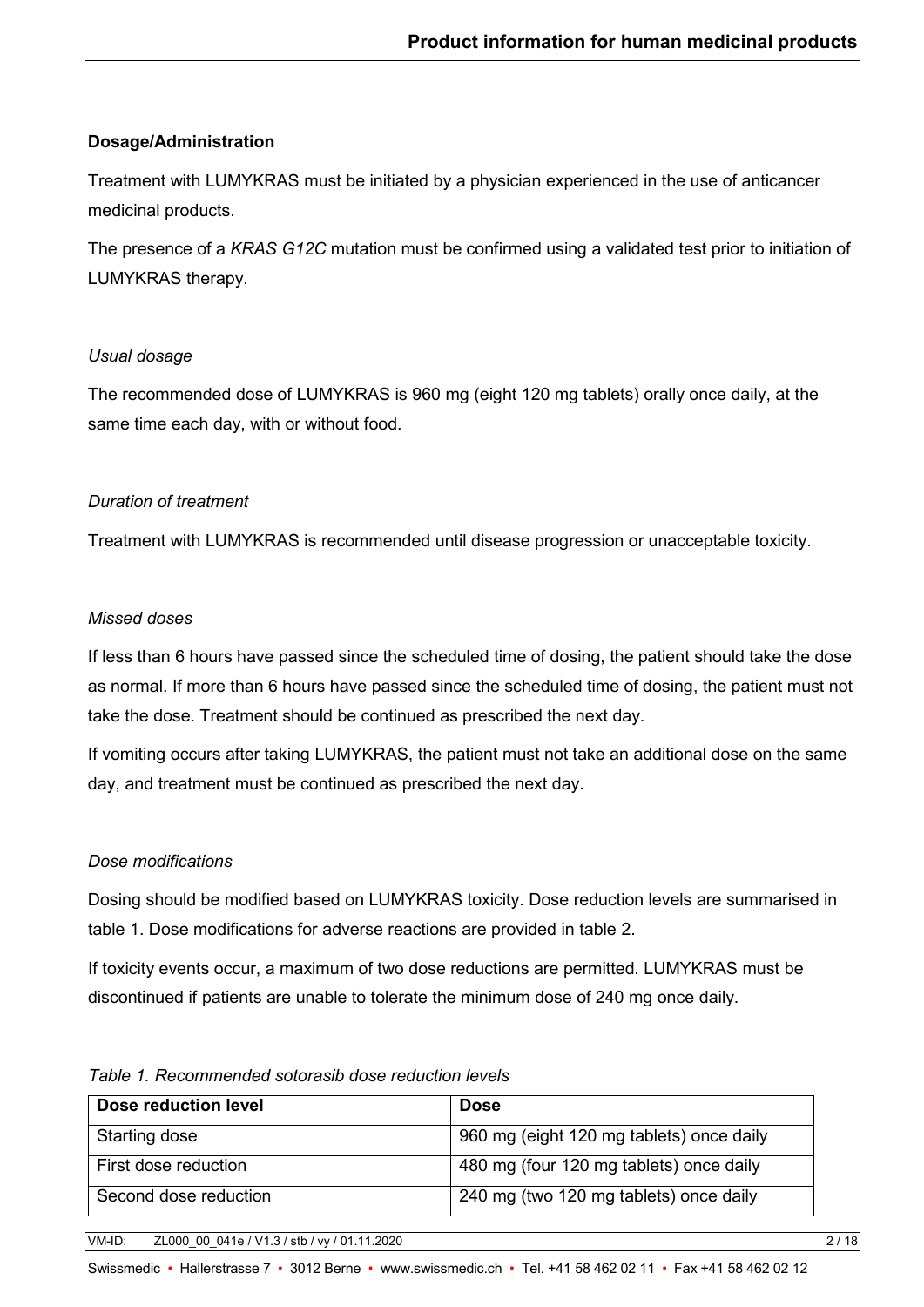| <b>Adverse reaction</b>          | <b>Severity<sup>a</sup></b>      |           | Dose modification                |  |
|----------------------------------|----------------------------------|-----------|----------------------------------|--|
| Elevated liver enzymes           | Grade 2 AST or ALT with          | $\bullet$ | Stop treatment until recovered   |  |
|                                  | symptoms                         |           | to $\leq$ grade 1 or to baseline |  |
|                                  |                                  |           | grade                            |  |
|                                  | or                               | $\bullet$ | After recovery, resume           |  |
|                                  |                                  |           | treatment at the next dose       |  |
|                                  | Grade $\geq$ 3 AST or ALT        |           | reduction level                  |  |
|                                  | AST or ALT > $3 \times$ ULN      | $\bullet$ | Permanently discontinue          |  |
|                                  | with total bilirubin             |           | treatment                        |  |
|                                  | $> 2 \times$ ULN, in the absence |           |                                  |  |
|                                  | of alternative causes            |           |                                  |  |
| <b>Interstitial Lung Disease</b> | Any grade                        | $\bullet$ | Stop treatment if                |  |
| (ILD)/ pneumonitis               |                                  |           | ILD/pneumonitis is suspected.    |  |
|                                  |                                  | $\bullet$ | Permanently discontinue          |  |
|                                  |                                  |           | treatment if ILD/pneumonitis is  |  |
|                                  |                                  |           | confirmed.                       |  |
| Nausea, vomiting, or             | Grade $\geq 3$                   | $\bullet$ | Stop treatment until recovered   |  |
| diarrhoea persisting             |                                  |           | to $\leq$ grade 1 or to baseline |  |
| despite supportive care          |                                  |           | grade                            |  |
| (including anti-emetic or        |                                  | $\bullet$ | After recovery, resume           |  |
| anti-diarrhoeal therapy)         |                                  |           | treatment at the next dose       |  |
|                                  |                                  |           | reduction level                  |  |
| Other medicinal product-         | Grade $\geq$ 3                   | $\bullet$ | Stop treatment until recovered   |  |
| related toxicity                 |                                  |           | to $\leq$ grade 1 or to baseline |  |
|                                  |                                  |           | grade                            |  |
|                                  |                                  | $\bullet$ | After recovery, resume           |  |
|                                  |                                  |           | treatment at the next dose       |  |
|                                  |                                  |           | reduction level                  |  |

*Table 2. Recommended dose modifications for sotorasib*

ALT = alanine aminotransferase; AST = aspartate aminotransferase; ULN = upper limit of normal <sup>a</sup> Grading defined by National Cancer Institute Common Terminology Criteria for Adverse Events (NCI CTCAE) version 5.0

# *Co-administration of LUMYKRAS with other agents*

There are restrictions and special dosing instructions for the concomitant use of LUMYKRAS with other medicines which are described in section "Interactions".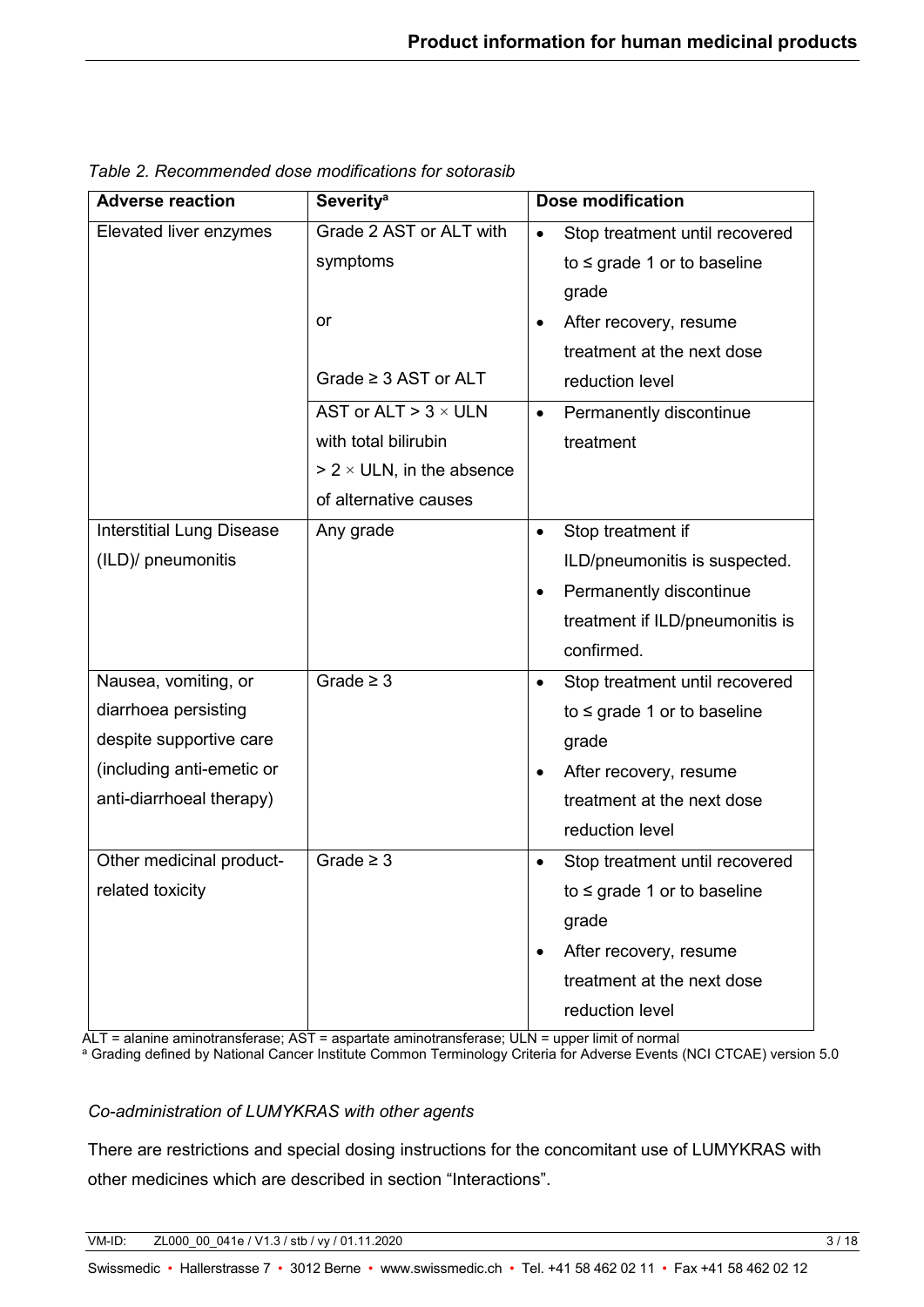## *Special dosage instructions*

## *Patients with hepatic disorders*

No dose adjustment is recommended for patients with mild hepatic impairment (AST or ALT < 2.5  $\times$ ULN or total bilirubin < 1.5 × ULN). LUMYKRAS has not been studied in patients with moderate or severe hepatic impairment (see "Pharmacokinetics") and should not be used in these patients.

## *Patients with renal disorders*

No dose adjustment is recommended for patients with mild and moderate renal impairment (creatine clearance (CrCL) ≥ 30 mL/min). However, since data are limited in patients with moderate renal impairment, caution should be exercised when treating these patients (see "Pharmacokinetics").

LUMYKRAS has not been studied in patients with severe renal impairment (CrCL < 30 mL/min). Therefore, caution should be exercised when treating patients with severe or end stage renal impairment (see "Pharmacokinetics").

## *Elderly patients*

Of the 359 patients in clinical studies who received the recommended dose of LUMYKRAS of 960 mg once daily, 40% were ≥ 65 years of age and 8% were ≥ 75 years of age. No overall differences in safety or efficacy were observed in comparison with younger patients. No dose adjustment is required based on age (see "Pharmacokinetics").

### *Children and adolescents*

The safety and efficacy of LUMYKRAS in children and adolescents aged less than 18 years have not been established. No data are available.

## *Mode of administration*

LUMYKRAS is for oral use. The tablets must be swallowed whole and should not be chewed, crushed, or split.

### *Administration to patients who have difficulty swallowing solids*

Patients should disperse tablets in 120 mL of non-carbonated, room temperature water without crushing. Other liquids must not be used. Patients should stir until tablets are dispersed into small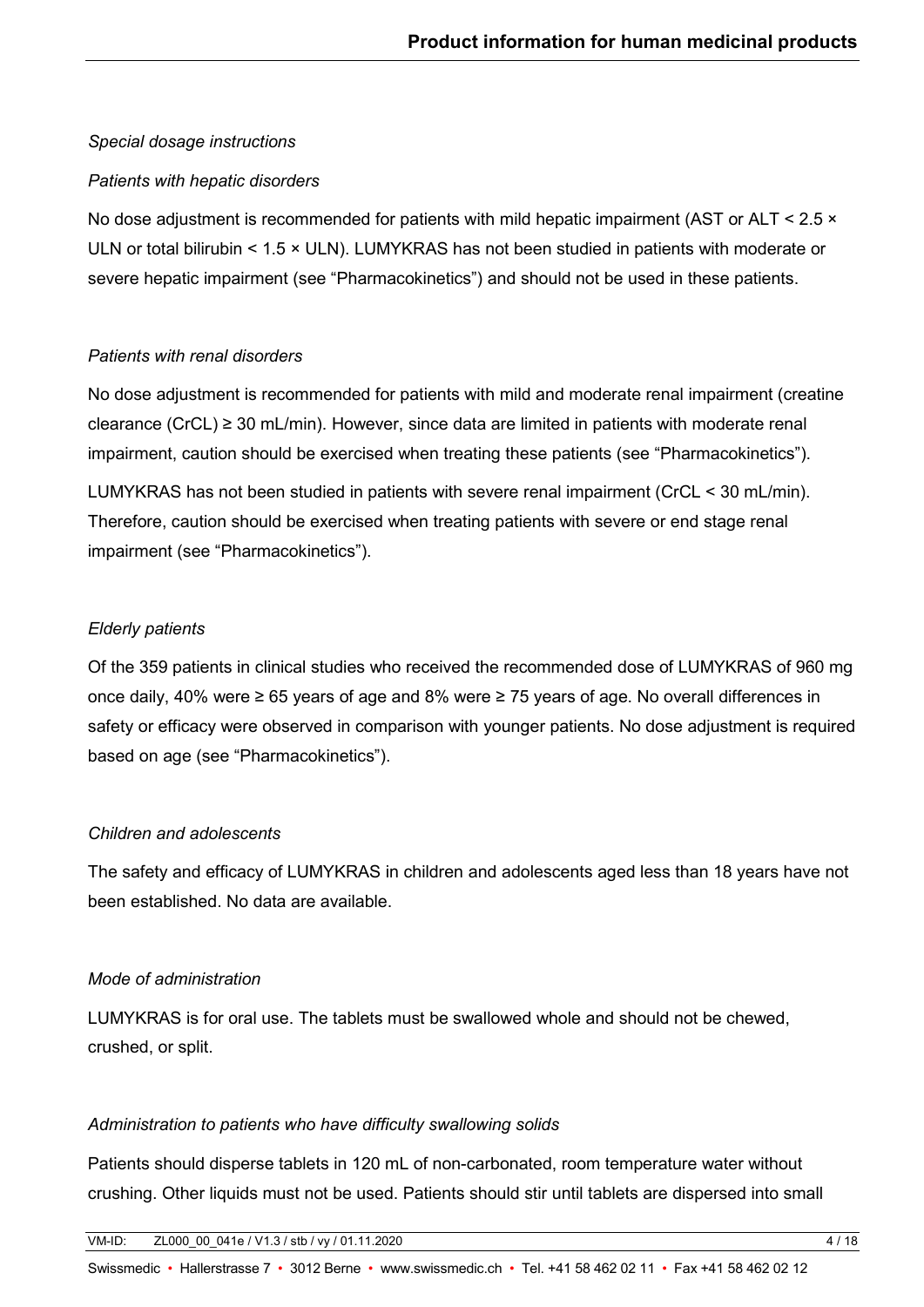pieces (the tablet will not completely dissolve) and drink immediately. The appearance of the mixture may range from pale to bright yellow. The container must be rinsed with an additional 120 mL of water, which should be drunk immediately. If it is not drunk immediately, patients must stir again to ensure that the tablets are dispersed. The dispersion must be discarded if it is not drunk within 2 hours.

## **Contraindications**

Hypersensitivity to the active substance or to any of the excipients listed in section "Composition".

# **Warnings and precautions**

## *Hepatotoxicity*

LUMYKRAS can cause hepatotoxicity, which may lead to drug-induced liver injury and hepatitis. In clinical studies, elevations of ALT and AST occurred (see "Undesirable effects"). These elevations improved or resolved with dose modification or permanent discontinuation of treatment and did not result in any cases of liver failure or fatal cases in clinical studies. Cases of liver enzyme increase can be asymptomatic. Monitor liver function tests (ALT, AST, and total bilirubin) prior to the start of LUMYKRAS, every 3 weeks for the first 3 months of treatment, then once a month or as clinically indicated, with more frequent testing in patients who develop transaminase and/or bilirubin elevations. Withhold, dose reduce or permanently discontinue LUMYKRAS based on severity of adverse reaction (see "Dosage/Administration", table 2).

# *Interstitial Lung Disease (ILD)/pneumonitis*

ILD/pneumonitis occurred in patients treated with LUMYKRAS with prior exposure to immunotherapy or radiotherapy (see "Undesirable Effects"). Monitor patients for new or worsening pulmonary symptoms indicative of ILD/pneumonitis (e.g. dyspnoea, cough, fever). Immediately withhold LUMYKRAS in patients with suspected ILD/pneumonitis and permanently discontinue LUMYKRAS if no other potential causes of ILD/pneumonitis are identified (see "Dosage/Administration").

# *Concomitant oncogenic driver mutations*

The efficacy and safety of LUMYKRAS has not been studied in patients with other oncogenic driver mutations.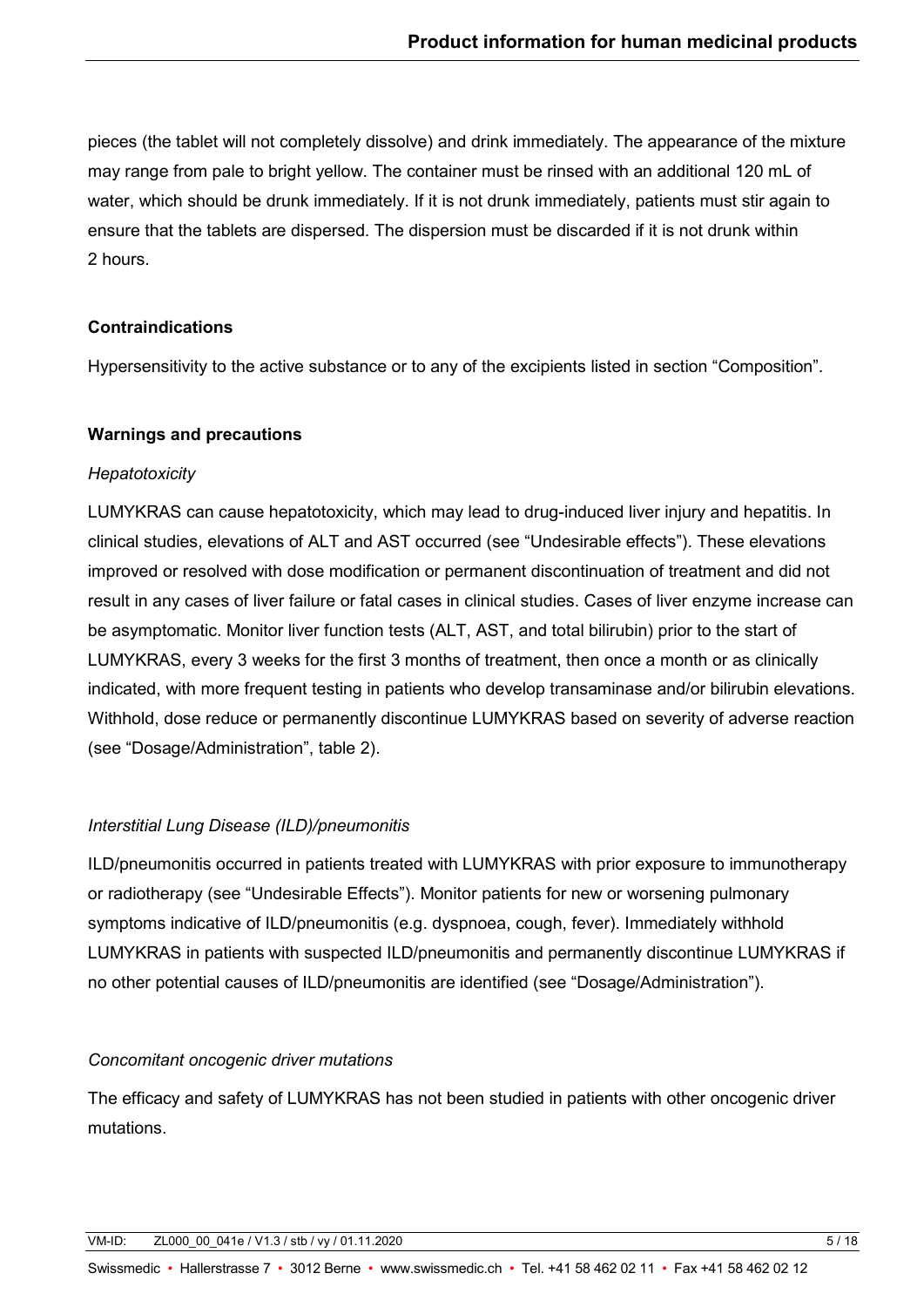## *Lactose intolerance*

Patients with rare hereditary problems of galactose intolerance, total lactase deficiency or glucosegalactose malabsorption should not take this medicine.

# *Sodium*

This medicine contains less than 1 mmol sodium (23 mg) per tablet, that is to say essentially 'sodiumfree'.

## **Interactions**

*Effect of other medicinal products on sotorasib*

*Concomitant use is not recommended*

# *Acid-reducing agents*

Co-administration of sotorasib with a PPI (omeprazole) or an  $H_2$  receptor antagonist (famotidine) led to a decrease in sotorasib concentrations.

Under fed conditions (standard-calorie moderate-fat meals), co-administration of multiple doses of omeprazole with a single dose of 960 mg sotorasib decreased sotorasib  $C_{\text{max}}$  by 65% (Geometric Mean Ratio (GMR): 0.35 [90% CI: 0.30, 0.41]) and AUC by 57% (GMR: 0.43 [90% CI: 0.37, 0.50]). Co-administration of a single dose of famotidine given 10 hours prior and 2 hours after a single dose of 960 mg sotorasib decreased sotorasib  $C_{\text{max}}$  by 35% (GMR: 0.65 [90% CI: 0.56, 0.76]) and AUC by 38% (GMR: 0.62 [90% CI: 0.54, 0.72]).

Under fasted conditions, co-administration of multiple doses of omeprazole with a single dose of 960 mg sotorasib decreased sotorasib  $C_{\text{max}}$  by 57% (GMR: 0.43 [90% CI: 0.33, 0.56]) and AUC by 42% (GMR: 0.58 [90% CI: 0.48, 0.71]).

Co-administration of PPIs and  $H_2$  receptor antagonists with LUMYKRAS is not recommended because the impact on sotorasib efficacy is unknown. If treatment with an acid-reducing agent is required, LUMYKRAS should be taken 4 hours before or 10 hours after administration of a local antacid (see "Dosage/Administration").

# *Strong CYP3A4 inducers*

Co-administration of sotorasib with multiple doses of a strong CYP3A4 inducer (rifampicin) decreased sotorasib C<sub>max</sub> by 35% (GMR: 0.65 [90% CI: 0.59, 0.71]) and AUC by 51% (GMR: 0.49 [90% CI: 0.42,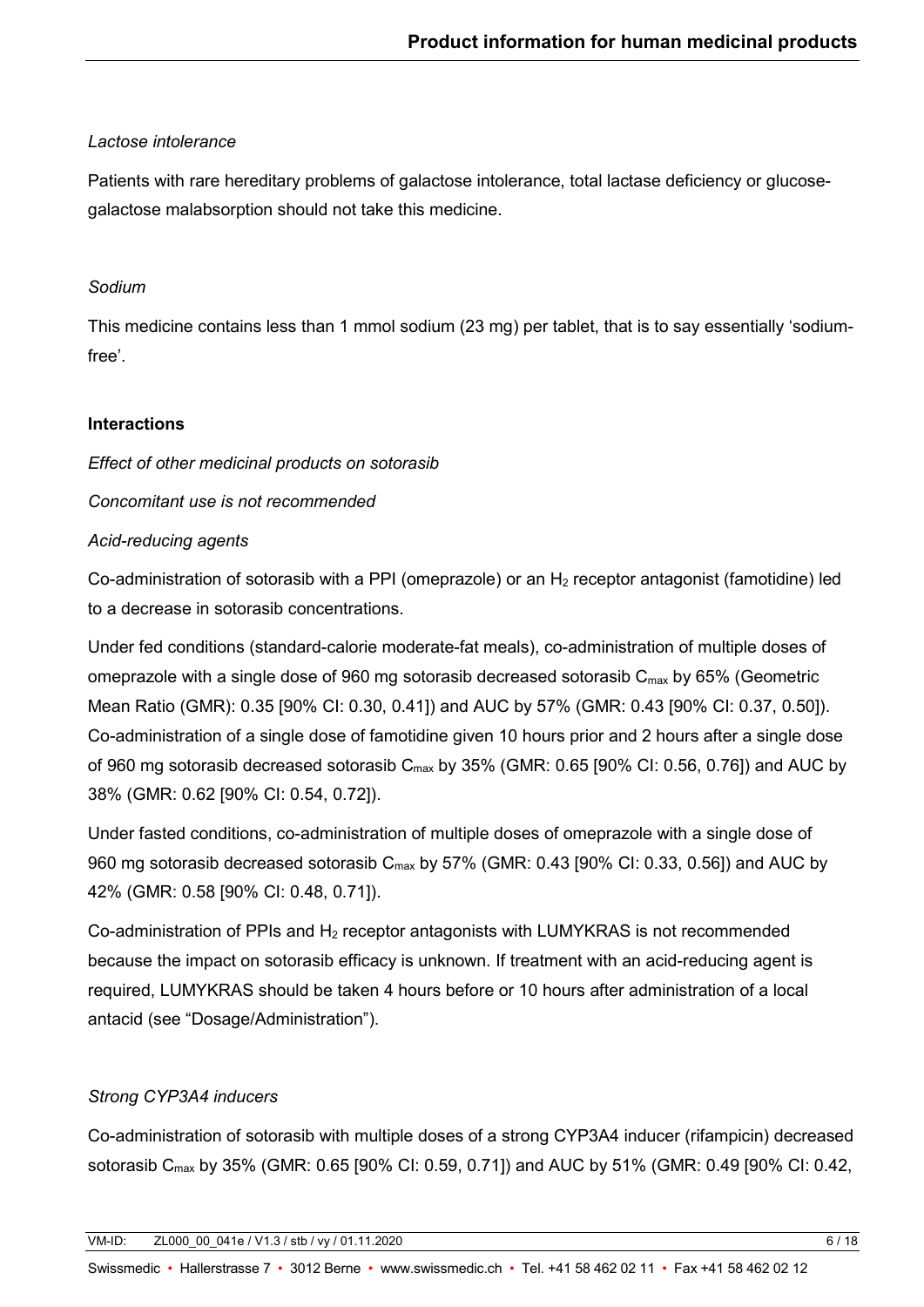0.56]). Co-administration of strong CYP3A4 inducers with LUMYKRAS is not recommended because the impact on sotorasib efficacy is unknown.

## *Other interactions*

## *CYP3A4 inhibitors*

No clinically relevant effect on sotorasib exposure was observed following the concomitant use of a single dose of LUMYKRAS with itraconazole (a combined strong CYP3A4 inhibitor and P-gp inhibitor). The influence of strong CYP3A4 inhibition in steady-state on sotorasib has not been investigated. Due to the time-dependent kinetics of sotorasib, an interaction cannot be excluded.

## *Transporter systems*

No clinically meaningful effect on the exposure of sotorasib was observed following co-administration of LUMYKRAS with a single dose of rifampicin (an OATP1B1/1B3 inhibitor), or metformin (a MATE1/MATE2-K substrate).

## *Effect of sotorasib on other medicinal products*

*Concomitant use is not recommended*

## *CYP3A4 substrates*

Sotorasib is a moderate CYP3A4 inducer. Co-administration of sotorasib with CYP3A4 substrates led to a decrease in their plasma concentrations, which may reduce the efficacy of these substrates.

Co-administration of sotorasib with midazolam (a sensitive CYP3A4 substrate) decreased midazolam Cmax by 48% (GMR: 0.52 [90% CI: 0.29, 0.93]) and AUC by 53% (GMR: 0.47 [90% CI: 0.28, 0.79]).

Avoid co-administration of LUMYKRAS with CYP3A4 substrates with narrow therapeutic indices. If co-administration cannot be avoided, adjust the CYP3A4 substrate dosage in accordance with the current medicinal product information.

## *P-glycoprotein (P-gp) Substrates*

Co-administration of LUMYKRAS with a P-gp substrate (digoxin) increased digoxin plasma concentrations by 91% for C<sub>max</sub> (GMR: 1.91 [90% CI: 1.57, 2.33]) and 21% for AUC (GMR: 1.21 [90% CI: 1.11, 1.33]) which may increase the adverse reactions of digoxin. Co-administration of LUMYKRAS with P-gp substrates for which minimal concentration changes may lead to serious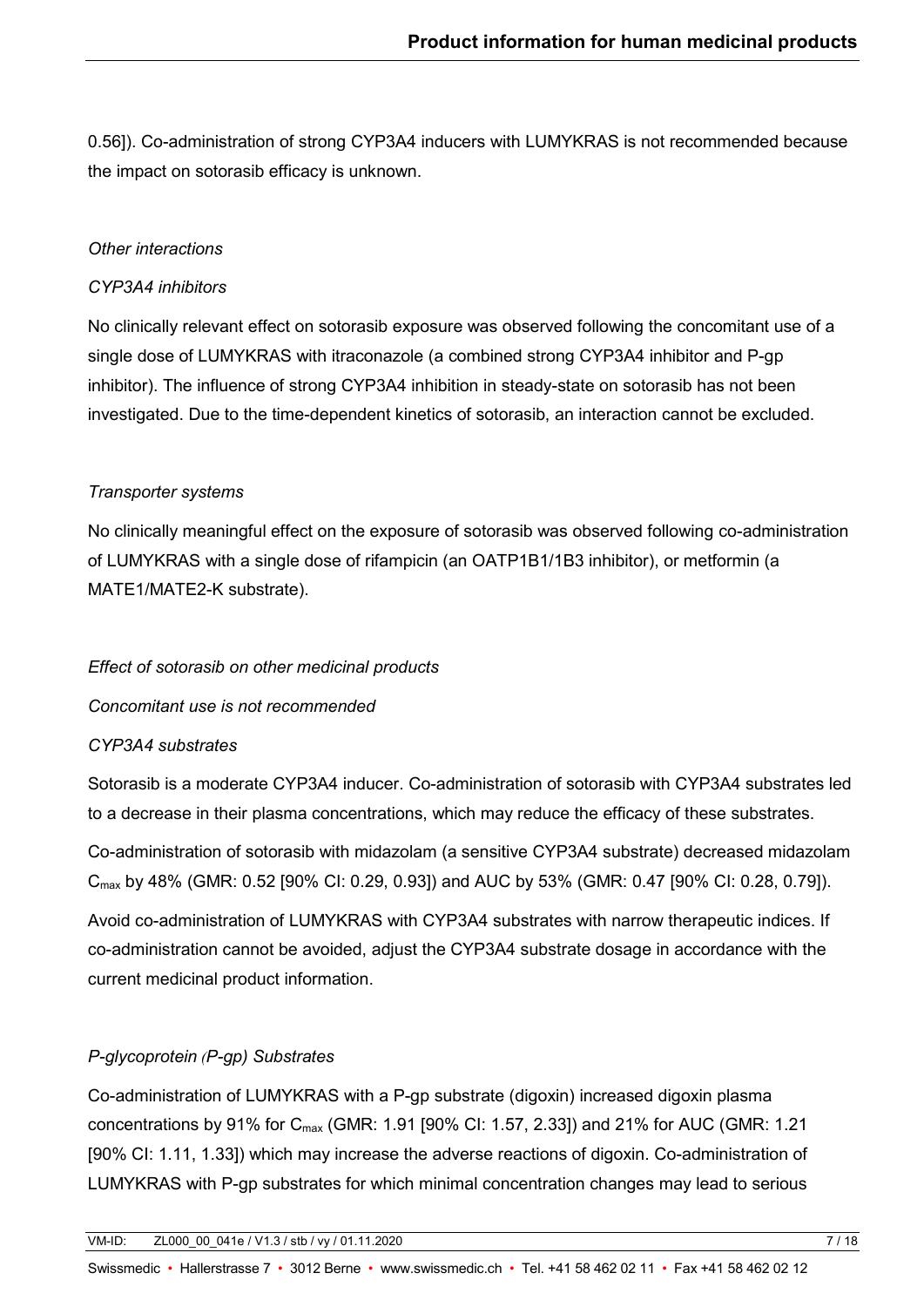toxicities is not recommended. If co-administration cannot be avoided, decrease the P-gp substrate dosage in accordance with its medicinal product information.

### *Glutathione-dependent elimination*

Sotorasib is eliminated by non-enzymatic conjugation with glutathione, among other routes. Interactions with the elimination of other medicinal products degraded by this route have not been studied. Caution should be exercised when sotorasib is co-administered with medicinal products whose elimination critically depend on the available amount of glutathione (e.g. paracetamol).

## *Other interactions*

## *Transporter systems*

*In vitro* data indicated that sotorasib may have the potential to inhibit Breast Cancer Resistance Protein (BCRP); the clinical relevance of these findings is unknown. When LUMYKRAS is coadministered with BCRP substrates (e.g., methotrexate, mitoxantrone, topotecan and lapatinib), appropriate monitoring is recommended.

Co-administration of sotorasib with metformin (a sensitive MATE1/2K substrate) did not decrease metformin exposures (GMR for C<sub>max</sub>: 1.00 [90% CI: 0.91, 1.09]; GMR for AUC: 0.99 [90% CI: 0.91, 1.07]). Co-administration of LUMYKRAS with MATE1/2K substrates is not anticipated to impact the PK of MATE1/2K substrates.

*In vitro* studies indicate that sotorasib is an inhibitor of human organic anion transporter (OAT)3 and OATP1B1. The clinical relevance of these findings is unknown.

## *Substrates of PXR regulated enzymes*

*In vitro* studies indicate that sotorasib may induce pregnane X receptor (PXR) regulated enzymes (e.g. CYP2C family and UGT). Co-administration of sotorasib with CYP2C8, CYP2C9 or CYP2C19 substrates may decrease their exposure.

## *CYP enzymes*

*In vitro* studies showed that sotorasib can induce CYP2B6. Sotorasib had no inhibitory effect on CYP1A2, CYP2B6, CYP2C8, CYP2C9, CYP2C19, or CYP2D6 *in vitro*.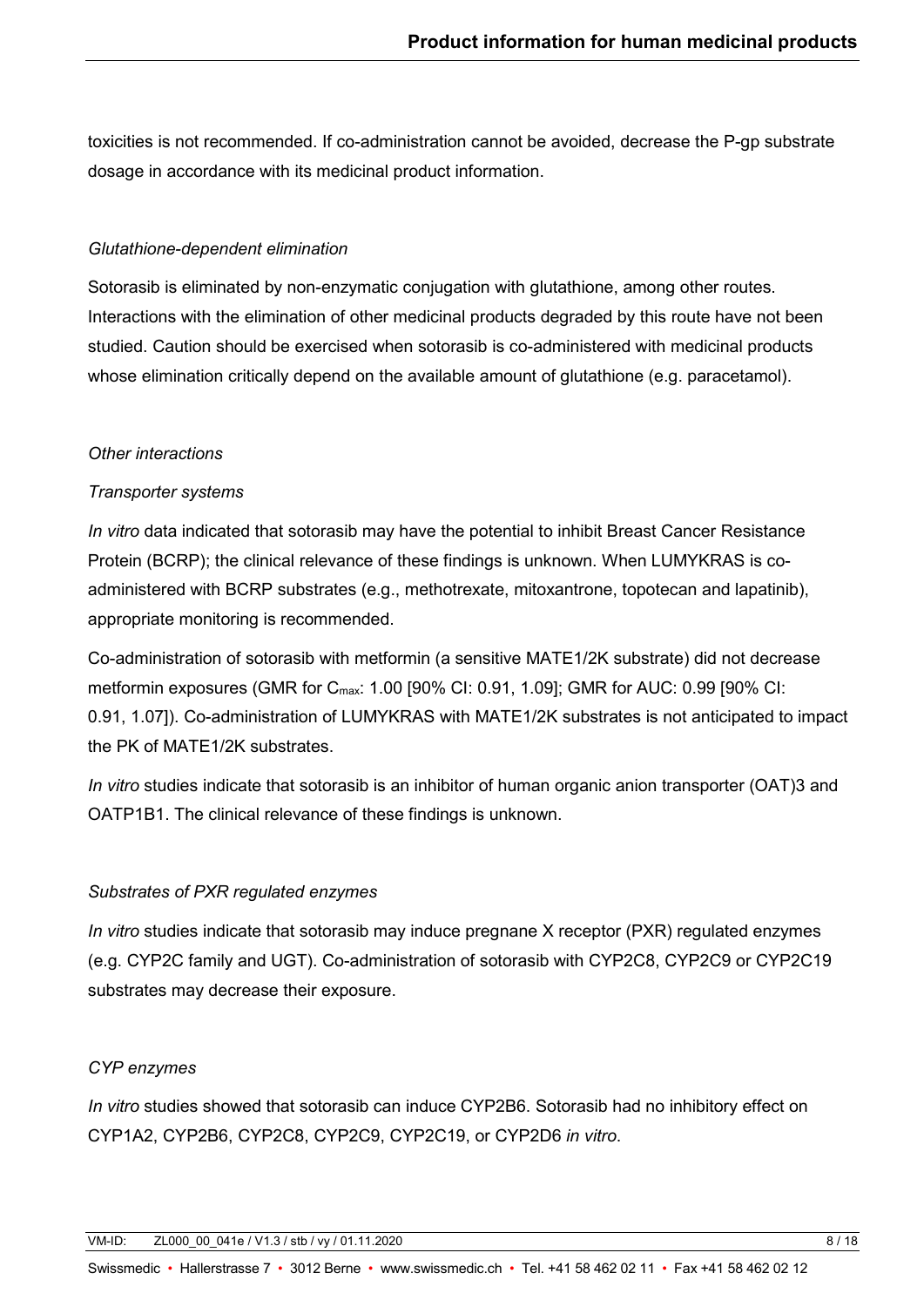# **Pregnancy, lactation**

# *Pregnancy*

There are no data from the use of sotorasib in pregnant women. Studies in animals have shown reproductive toxicity (see "Preclinical data"). LUMYKRAS should not be used during pregnancy unless the women's clinical condition requires treatment with sotorasib. Patients must be informed of the potential hazards to the foetus if LUMYKRAS is used during pregnancy, or if the patient becomes pregnant while taking LUMYKRAS.

# *Lactation*

It is unknown if sotorasib or its metabolites are excreted in human milk. A risk to newborns/infants cannot be excluded. A decision must be made whether to discontinue breast-feeding or to discontinue/abstain from LUMYKRAS therapy taking into account the benefit of breast feeding for the child and the benefit of therapy for the woman.

# *Fertility*

It is not known whether sotorasib affects the ability of humans to reproduce.

# **Effects on ability to drive and use machines**

No corresponding studies have been performed. Fatigue and nausea may occur during treatment with LUMYKRAS. The patient must be informed accordingly and advised not to drive in these cases.

# **Undesirable effects**

# *Summary of the safety profile*

The safety of LUMYKRAS was evaluated in 359 patients with *KRAS G12C*-mutated solid tumours who received 960 mg orally once daily as monotherapy. The median duration of exposure to LUMYKRAS was 4.1 months (range: 0.02 to 21).

The most common undesirable effects were diarrhoea (34%), musculoskeletal pain (28%), nausea (25%), and fatigue (21%). The most common severe (grade  $\geq$  3) undesirable effects were increased ALT (5%), increased AST (4%), and diarrhoea (4%). The most common undesirable effects leading to permanent discontinuation of treatment were increased ALT (1%) and increased AST (1%). The most common undesirable effects leading to dose modification were increased ALT (6%), increased AST (6%), and diarrhoea (6%).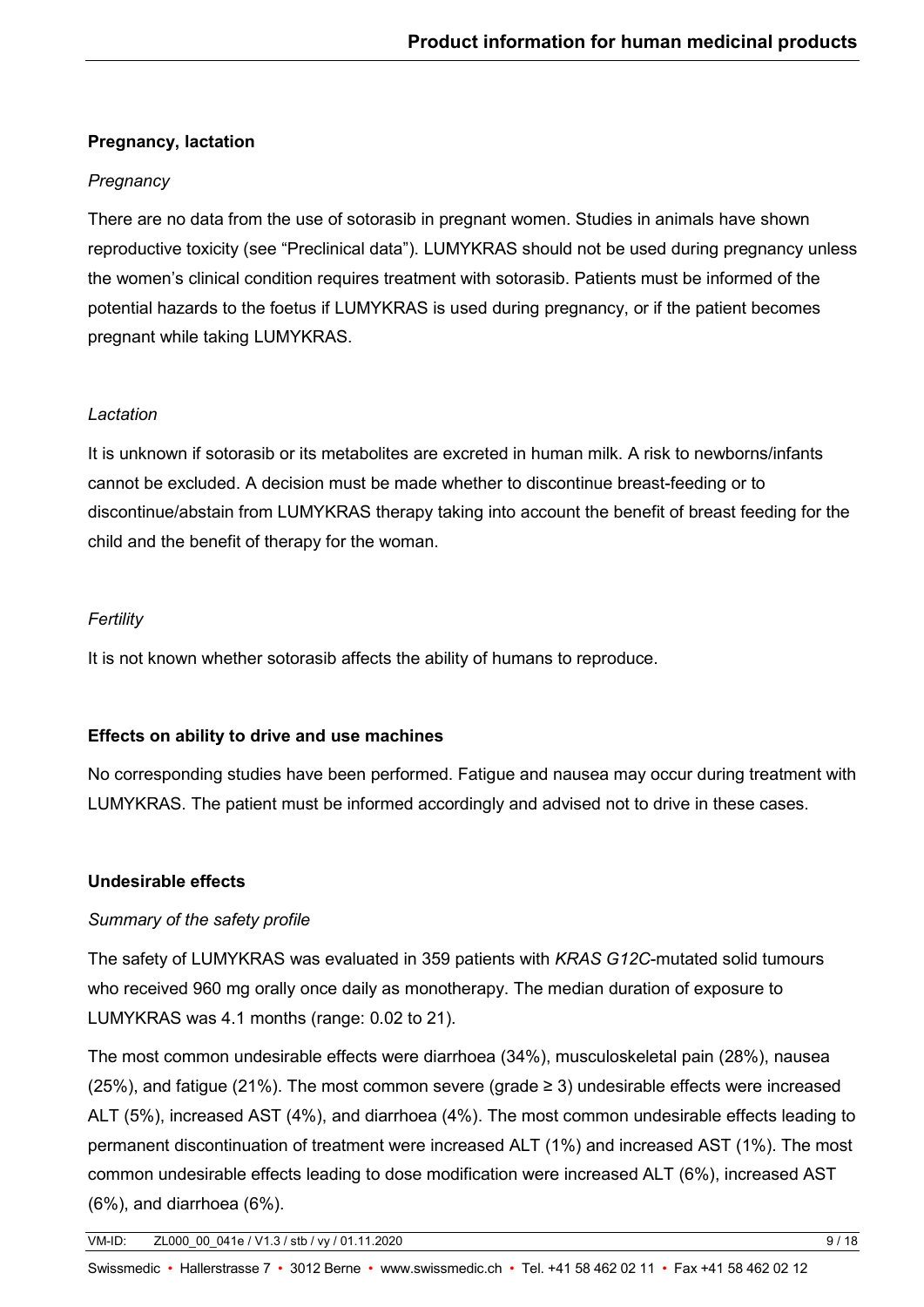# *List of undesirable effects*

Undesirable effects reported in LUMYKRAS clinical studies are displayed in table 3 below. Frequency is provided by MedDRA category: very common ( $\geq 1/10$ ), common ( $\geq 1/100$  to < 1/10), uncommon (≥ 1/1000 to < 1/100), rare (≥ 1/10'000 to < 1/1000), very rare (< 1/10'000). Within each system organ class, undesirable effects are presented in order of decreasing frequency.

# *Table 3. Undesirable effects*

| MedDRA system         | Very common                       | Common                | Uncommon                |
|-----------------------|-----------------------------------|-----------------------|-------------------------|
| organ class           | (≥ 1/10)                          | $(≥ 1/100$ to < 1/10) | $(≥ 1/1000$ to < 1/100) |
| Infections and        |                                   | Pneumonia             |                         |
| infestations          |                                   |                       |                         |
| Blood and lymphatic   | Anaemia (13%)                     | Lymphocites           | Increased activated     |
| system disorders      |                                   | decreased             | partial thromboplastin  |
|                       |                                   |                       | time                    |
| Metabolism and        |                                   | Decreased appetite    |                         |
| nutrition disorders   |                                   |                       |                         |
| Nervous system        | Headache (10%)                    |                       |                         |
| disorders             |                                   |                       |                         |
| Respiratory, thoracic | Cough (11%)                       |                       | ILD/pneumonitis         |
| and mediastinal       | Dyspnoea (11%)                    |                       |                         |
| disorders             |                                   |                       |                         |
| Gastrointestinal      | Diarrhoea (34%)                   |                       |                         |
| disorders             | Nausea (25%)                      |                       |                         |
|                       | Vomiting (18%)                    |                       |                         |
|                       | Constipation (13%)                |                       |                         |
|                       | Abdominal pain (13%) <sup>a</sup> |                       |                         |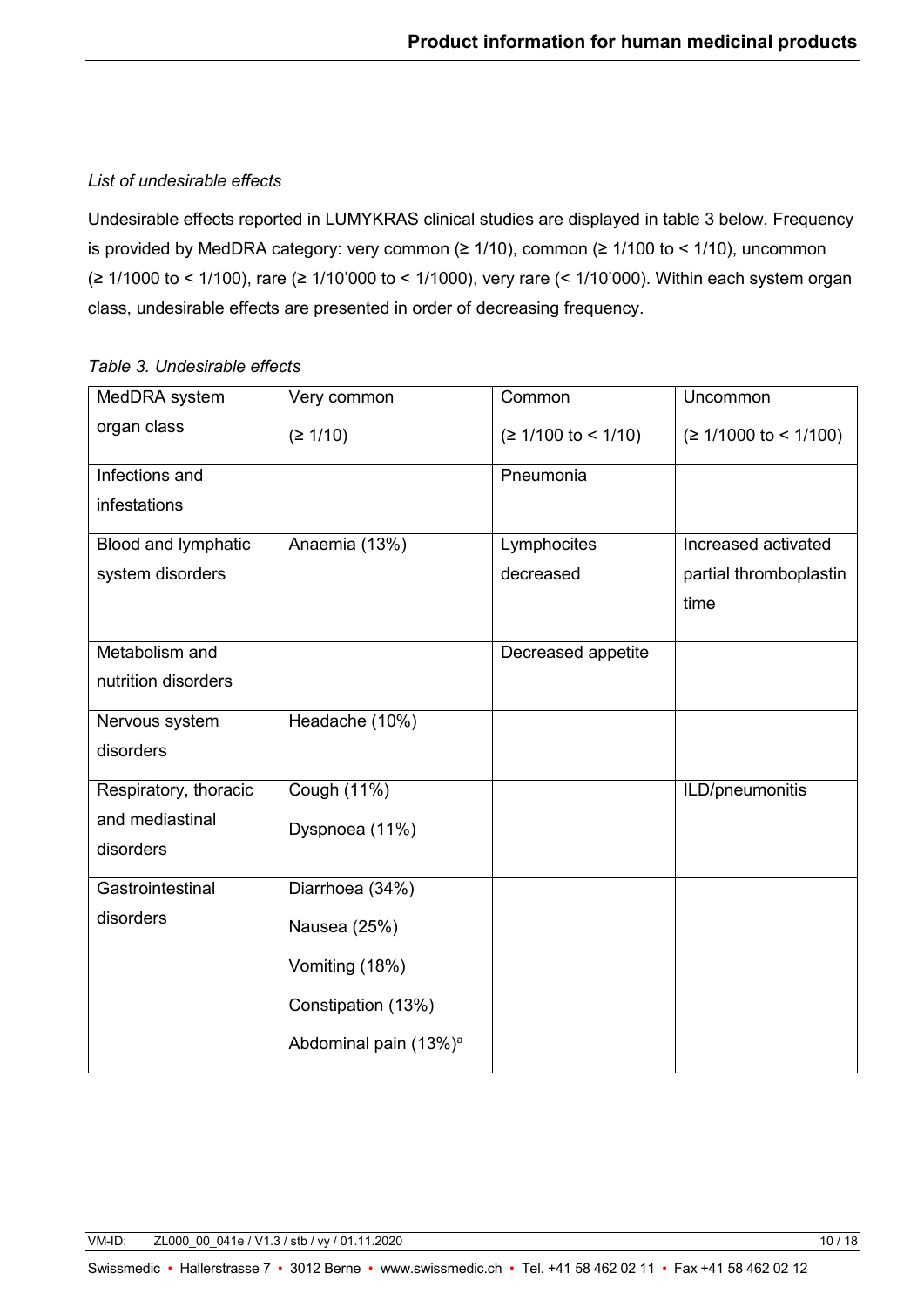| MedDRA system           | Very common              | Common                 | Uncommon                |
|-------------------------|--------------------------|------------------------|-------------------------|
| organ class             | (≥ 1/10)                 | $(≥ 1/100$ to < 1/10)  | $(≥ 1/1000$ to < 1/100) |
| Hepatobiliary disorders | Aspartate                | Drug-induced liver     |                         |
|                         | aminotransferase         | injury                 |                         |
|                         | increased (16%)          | <b>Blood alkaline</b>  |                         |
|                         | Alanine aminotransferase | phosphatase            |                         |
|                         | increased (14%)          | increased              |                         |
|                         |                          | <b>Blood bilirubin</b> |                         |
|                         |                          | increased              |                         |
|                         |                          | Gamma-                 |                         |
|                         |                          | glutamyltransferase    |                         |
|                         |                          | increased              |                         |
| Skin and                |                          | Rash                   |                         |
| subcutaneous tissue     |                          |                        |                         |
| disorders               |                          |                        |                         |
| Musculoskeletal and     | Arthralgia (14%)         |                        |                         |
| connective tissue       | Musculoskeletal pain     |                        |                         |
| disorders               | $(28%)^b$                |                        |                         |
| General disorders and   | Fatigue (21%)            |                        |                         |
| administration site     |                          |                        |                         |
| conditions              | Edema $(12\%)^c$         |                        |                         |
|                         | Pyrexia (10%)            |                        |                         |
|                         |                          |                        |                         |

a Abdominal pain includes abdominal pain, abdominal pain upper, abdominal pain lower

<sup>b</sup> Musculoskeletal pain includes back pain, bone pain, musculoskeletal chest pain, musculoskeletal discomfort,

musculoskeletal pain, myalgia, neck pain, non-cardiac chest pain, and pain in extremity

<sup>c</sup> Edema includes generalized edema, localized edema, edema, edema peripheral, periorbital edema, and testicular edema

#### *Description of specific undesirable effects and additional information*

#### *Elevated Liver Enzymes*

In clinical studies, transient elevations of serum transaminases were observed (see "Warnings and precautions"). Elevations of ALT occurred in 14% of subjects and elevations of AST in 16% of subjects, with a median time to onset of 8 weeks (range: 1 to 42) and 8 weeks (range: 0 to 42), respectively. No cases of liver failure or fatal cases were observed in clinical studies.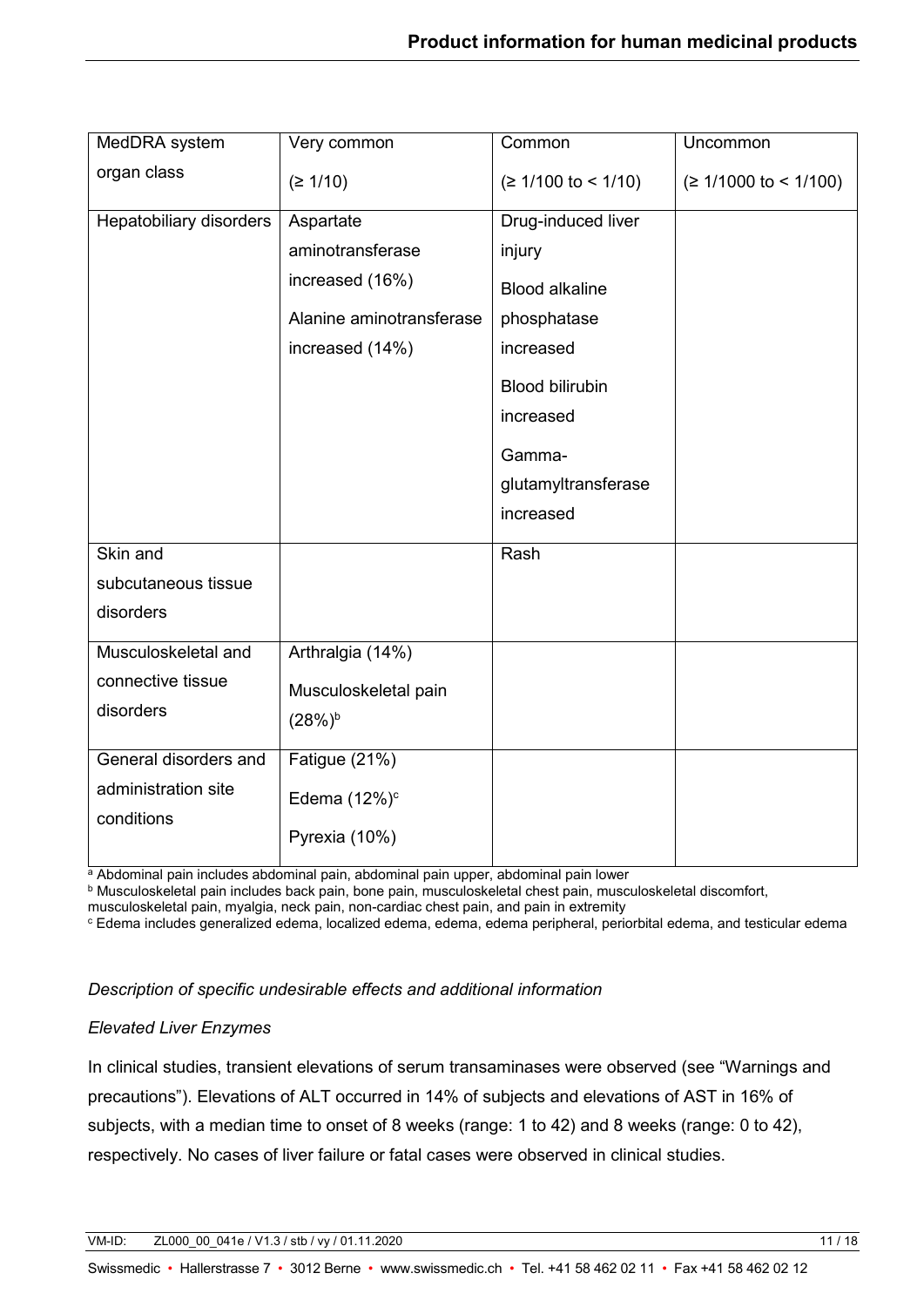# *ILD/pneumonitis*

In clinical studies, among 359 patients who received LUMYKRAS, ILD/pneumonitis occurred in 0.8% of patients, all cases were grade 3 or 4 at onset. The median time to first onset for ILD/pneumonitis was 2 weeks (range: 2 to 18 weeks). LUMYKRAS was discontinued due to ILD/pneumonitis in 0.6% of patients (see "Dosage/Administration" and "Warnings and precautions").

# *Safety depending on gender*

Female patients with NSCLC treated with LUMYKRAS 960 mg QD fasted (n = 108) had a higher rate of grade 3-4 undesirable effects (59.3% vs. 54.3%), serious undesirable effects (57.4% vs. 46.7%), grade 5 undesirable effects (20.4% vs.14.1%) compared to male patients ( $n = 92$ ).

Reporting suspected adverse reactions after authorisation of the medicinal product is very important. It allows continued monitoring of the benefit/risk balance of the medicinal product. Healthcare professionals are asked to report any suspected adverse reactions online via the ElViS portal (Electronic Vigilance System). You can obtain information about this at [www.swissmedic.ch.](http://www.swissmedic.ch/)

## **Overdose**

There is no clinical experience with overdose with sotorasib. In the event of an overdose, the patient should be treated symptomatically, and supportive measures instituted as required.

# **Properties/Effects**

*ATC code*

L01XX73

# *Mechanism of action*

Sotorasib is a potent and highly selective KRAS<sup>G12C</sup> (Kirsten rat sarcoma viral oncogene homolog) inhibitor, which covalently and irreversibly binds to the unique cysteine of KRAS<sup>G12C</sup>. Inactivation of KRASG12C by sotorasib blocks tumour cell signalling and survival, inhibits cell growth, and promotes apoptosis selectively in tumours harbouring KRAS<sup>G12C</sup>, an oncogenic driver of tumourigenesis across multiple cancer types. The potency and selectivity of sotorasib is enhanced through the unique binding to both the P2 pocket and the His95 surface groove, locking the protein in an inactive state that prevents downstream signalling, without affecting wild-type KRAS.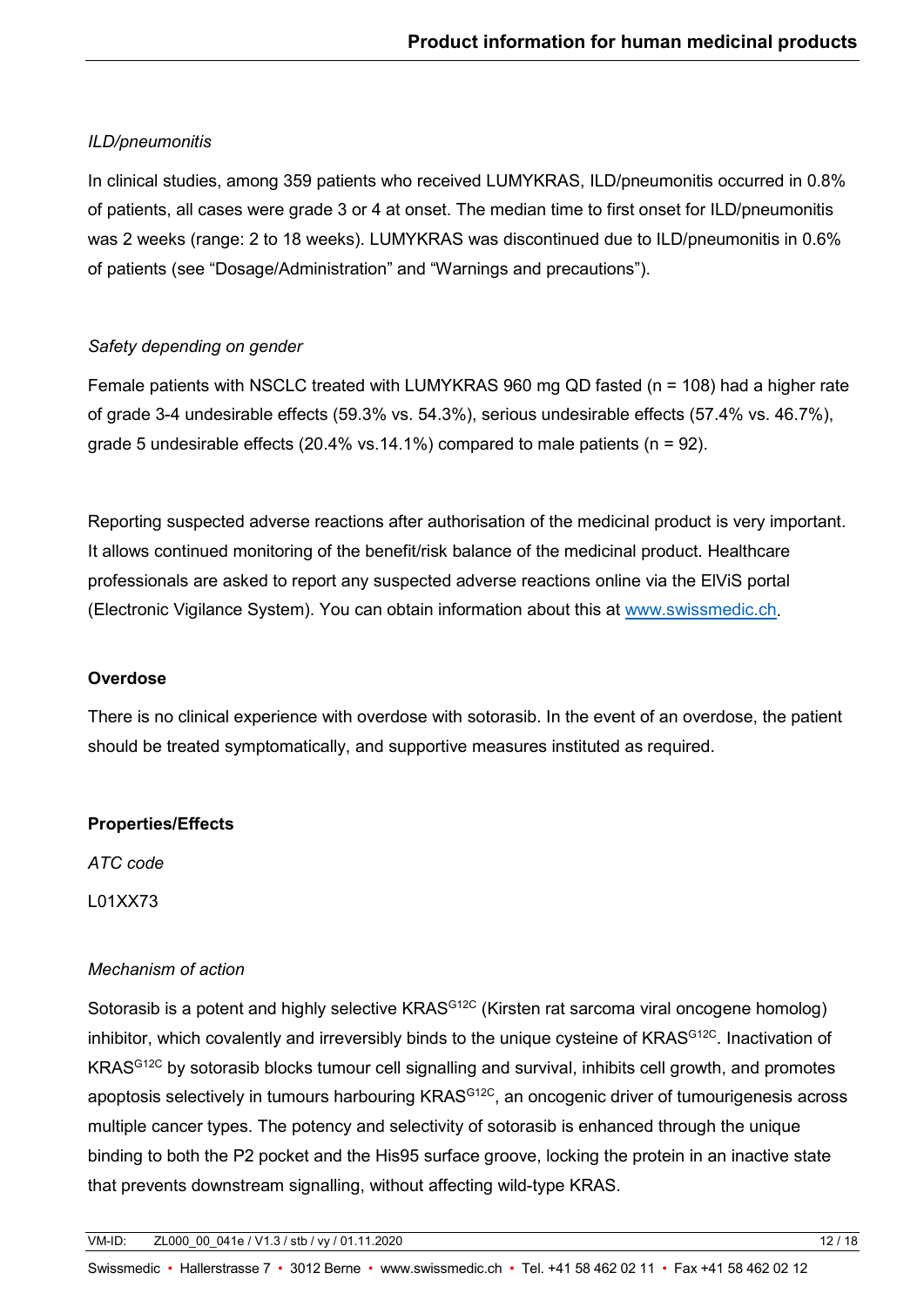## *Pharmacodynamics*

Sotorasib demonstrated *in vitro* and *in vivo* inhibition of KRAS<sup>G12C</sup> with minimal detectable off-target activity against other cellular proteins and processes. Sotorasib impaired oncogenic signalling and tumour cell survival at clinically relevant exposures in numerous pre-clinical models expressing KRASG12C. Sotorasib also enhanced antigen presentation and inflammatory cytokine production only in tumour cells with KRAS<sup>G12C</sup>. Sotorasib induced anti-tumour inflammatory responses and immunity, driving permanent and complete tumour regressions in immunocompetent mice implanted with KRASG12C expressing tumours.

## *Clinical efficacy*

## *LUMYKRAS for the treatment of previously treated KRAS G12C-mutated NSCLC (CodeBreaK 100)*

The efficacy of LUMYKRAS was evaluated in a single-arm, open-label, multicentre trial (CodeBreaK 100) that enrolled patients with locally advanced or metastatic *KRAS G12C*-mutated NSCLC and other solid tumours who had disease progression after receiving prior therapy. For patients with NSCLC, key eligibility criteria included progression on an immune checkpoint inhibitor and/or platinum-based chemotherapy, an Eastern Cooperative Oncology Group Performance Status (ECOG PS) of 0 or 1, not more than 3 prior lines of therapy, and at least one measurable lesion as defined by Response Evaluation Criteria in Solid Tumours (RECIST v1.1). All patients were required to have *KRAS G12C*-mutated NSCLC prospectively identified in tumour samples using a validated test (Qiagen *therascreen®* KRAS RGQ PCR Kit) performed in a central laboratory. Patients with renal impairment, hepatic impairment and active brain metastases were excluded.

A total of 126 patients with NSCLC were enrolled and treated with LUMYKRAS 960 mg once daily as monotherapy until disease progression or unacceptable toxicity; 124 patients had at least one measurable lesion at baseline as assessed by Blinded Independent Central Review (BICR) according to RECIST v1.1 and were included in the analysis for response-related efficacy outcomes. The median duration of treatment was 5.5 months (range: 0 to 15) with 48% of patients treated for ≥ 6 months and 33% of patients treated for ≥ 9 months.

The major efficacy outcome measures were objective response rate (ORR) defined as the proportion of patients who achieved complete response (CR) or partial response (PR) as evaluated by a BICR according to RECIST v1.1. Additional efficacy outcome measures included duration of response (DOR), progression-free survival (PFS), and overall survival (OS).

The baseline demographic and disease characteristics of the study population were: median age 64 years (range 37 to 80); 50% Female; 82% White, 15% Asian, 2% Black; 70% ECOG PS 1; 96% had stage IV disease; 99% with non-squamous histology; 81% former smokers, 12% current smokers, 5% never smokers.

VM-ID: ZL000\_00\_041e / V1.3 / stb / vy / 01.11.2020 13 / 18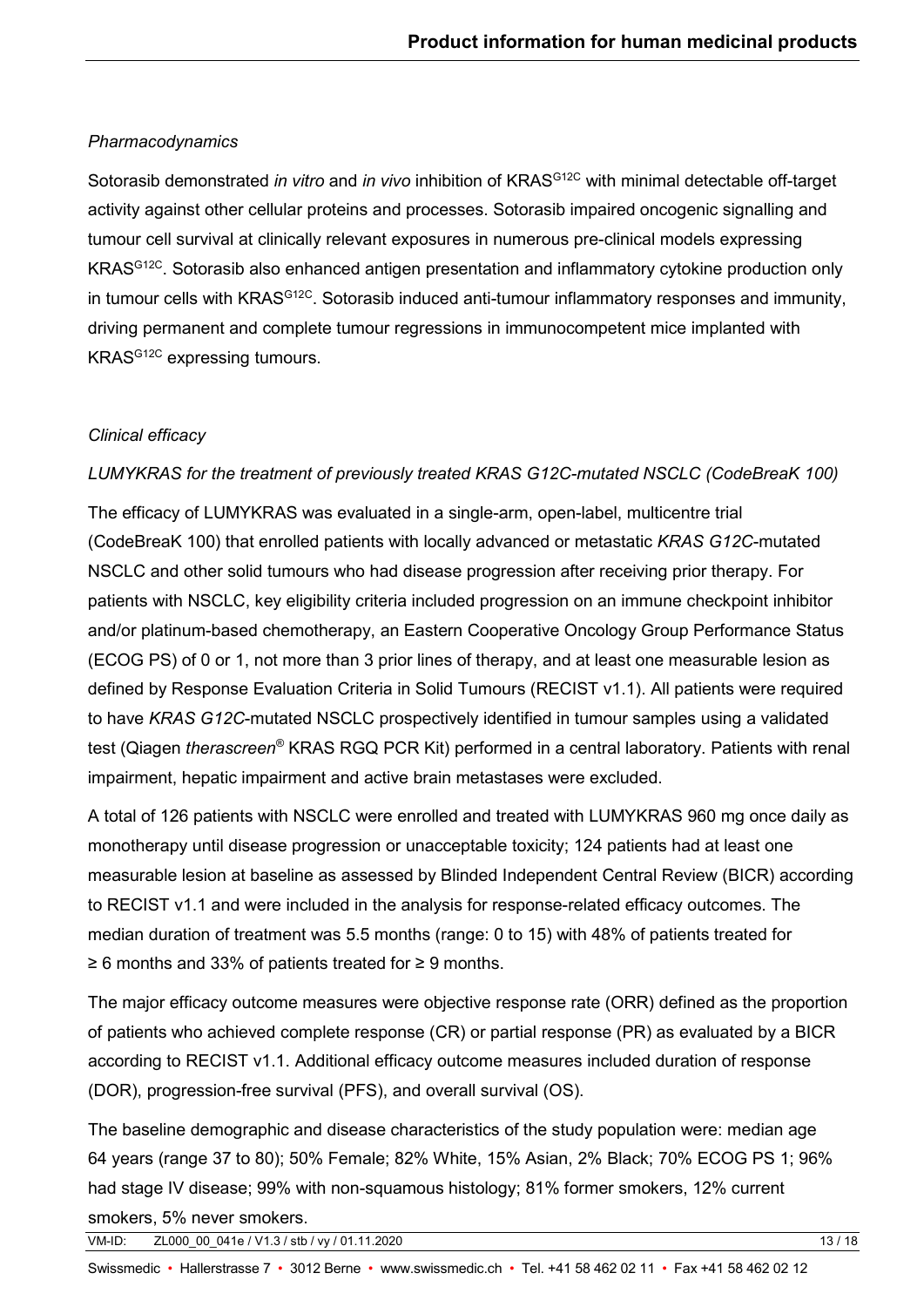All patients received at least 1 prior line of systemic therapy for metastatic NSCLC; 43% received only 1 prior line of therapy, 35% received 2 prior lines of therapy, 22% received 3 prior lines of therapy, 91% received prior anti-PD-1/PD-L1 immunotherapy, 90% received prior platinum-based chemotherapy, 81% received both platinum-based chemotherapy and anti-PD-1/PD-L1. The sites of known extra-thoracic metastasis included 48% bone, 21% brain, and 21% liver.

The ORR was 37.1% (95% CI: 28.6, 46.2), with 2.4% of patients achieving a CR and 34.7% a PR. The patients with objective responses had a median DOR of 10.0 months (range: 1.2 to 11.1 months). The ORR for patients with brain metastases was 15.4% (95% CI: 4.4, 34.9).

Median PFS was 6.8 months (95% CI: 5.1, 8.2). Disease progression or death occurred in 56.5% and 10.5% of patients, respectively. The median follow-up time for PFS was 11.0 months.

Median OS was 12.5 months (95% CI: 10, not estimable). 46.8% of the patients had died. The median follow-up time for OS was 12.2 months.

## *Cardiac electrophysiology*

The effect of sotorasib on the QT interval was assessed in 156 patients administered sotorasib 960 mg once daily in clinical studies. Sotorasib did not lead to a large mean increase in QTc interval (> 20 msec). Possible effects of supratherapeutic exposure have not been investigated.

## *Temporary authorisation*

The medicinal product LUMYKRAS has been granted temporary authorisation as the clinical data was incomplete at the time the authorisation application was assessed (Art. 9a TPA). The temporary authorisation is contingent on the timely fulfilment of conditions. After they have been met, the temporary authorisation can be transformed into an ordinary authorisation.

## **Pharmacokinetics**

### *Absorption*

Following an oral, single-dose administration, sotorasib was absorbed with median time to achieve peak concentration of 1 hour. The absolute bioavailability of sotorasib has not been determined. Sotorasib systemic exposure was comparable between film-coated tablets and film-coated tablets predispersed in water administered under fasted conditions.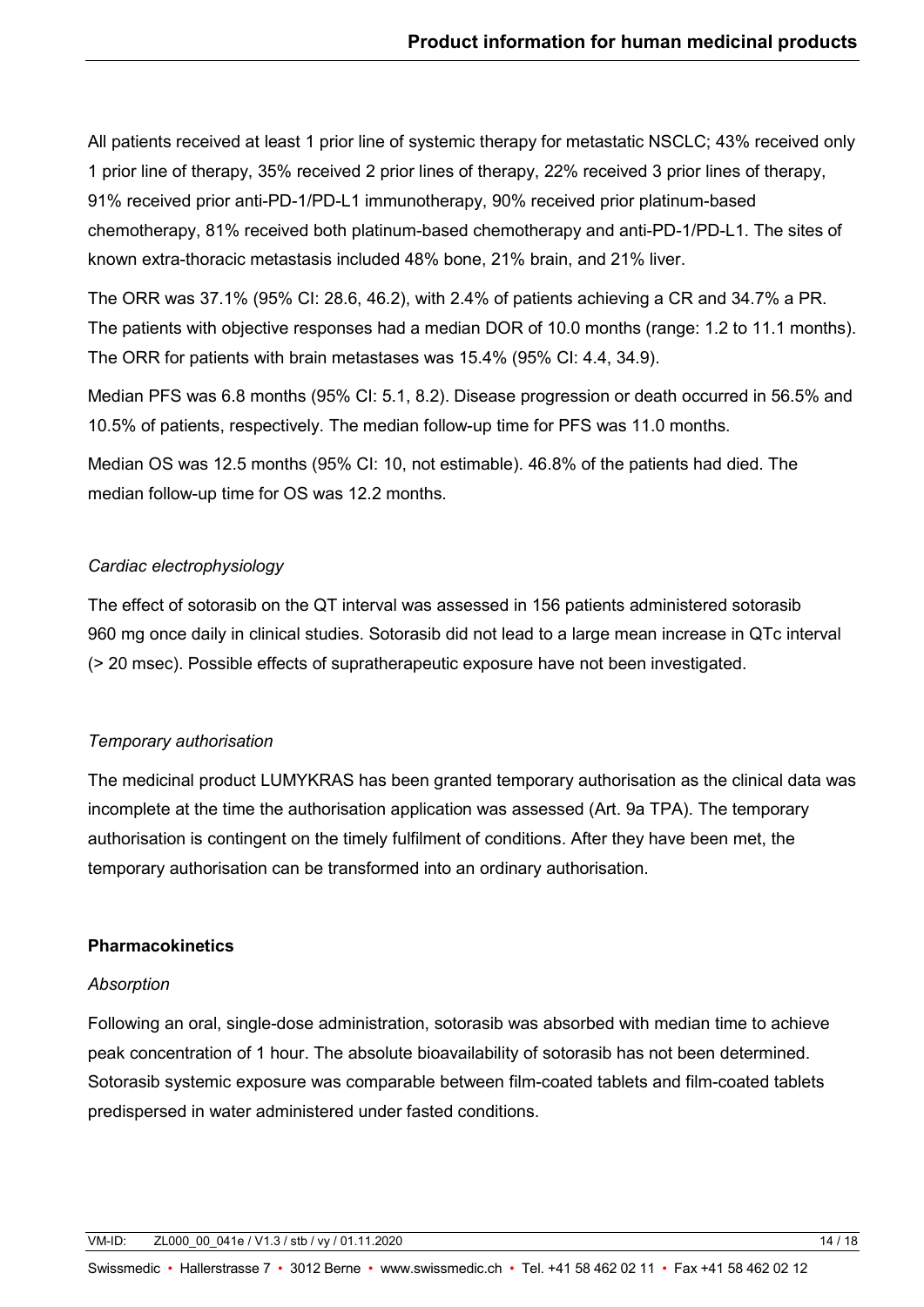## *Effect of food*

Following administration of sotorasib with a high-fat, high-calorie meal, there was no effect on  $C_{\text{max}}$ and AUC increased by 38% compared to administration under fasted conditions.

## *Distribution*

The mean volume of distribution at steady state of sotorasib was 211 L. *In vitro*, plasma protein binding of sotorasib was 89%.

## *Metabolism*

The main metabolic pathways of sotorasib were non-enzymatic conjugation and oxidative metabolism.

*In vitro* data indicate that sotorasib is metabolised by CYP2C8, CYP3A4, and CYP3A5, and is a substrate of P-glycoprotein (P-gp). Following single oral administration of a radioactive sotorasib dose of 720 mg, a cysteine adduct (formed through hydrolysis of a glutathione adduct) and an oxidative metabolite resulting from CYP3A-mediated cleavage of the piperazine acrylamide moiety were the primary circulating metabolites.

## *Elimination*

At 960 mg once daily, the steady state apparent clearance is 26.2 L/hr. The mean half-life is 5 hours. Sotorasib is primarily eliminated in faeces with approximately 74% of the dose recovered in faeces (53% unchanged) and 6% (1% unchanged) recovered in urine.

# *Linearity / non-linearity*

Sotorasib exhibited non-linear, time-dependent, pharmacokinetics over the dose range of 180 mg to 960 mg once daily with similar systemic exposure (i.e.  $AUC_{0.24h}$  and  $C_{max}$ ) across doses at steady state, likely due to low solubility. Steady state was reached within 22 days. No accumulation was observed after repeat sotorasib dosages with a mean accumulation ratio of 0.56 (coefficient of variation (CV): 59%).

## *Kinetics in specific patient groups*

No clinically meaningful differences in the pharmacokinetics of sotorasib were observed based on age, sex, race or ethnicity, body weight, line of therapy, or ECOG PS.

VM-ID: ZL000\_00\_041e / V1.3 / stb / vy / 01.11.2020 15 / 18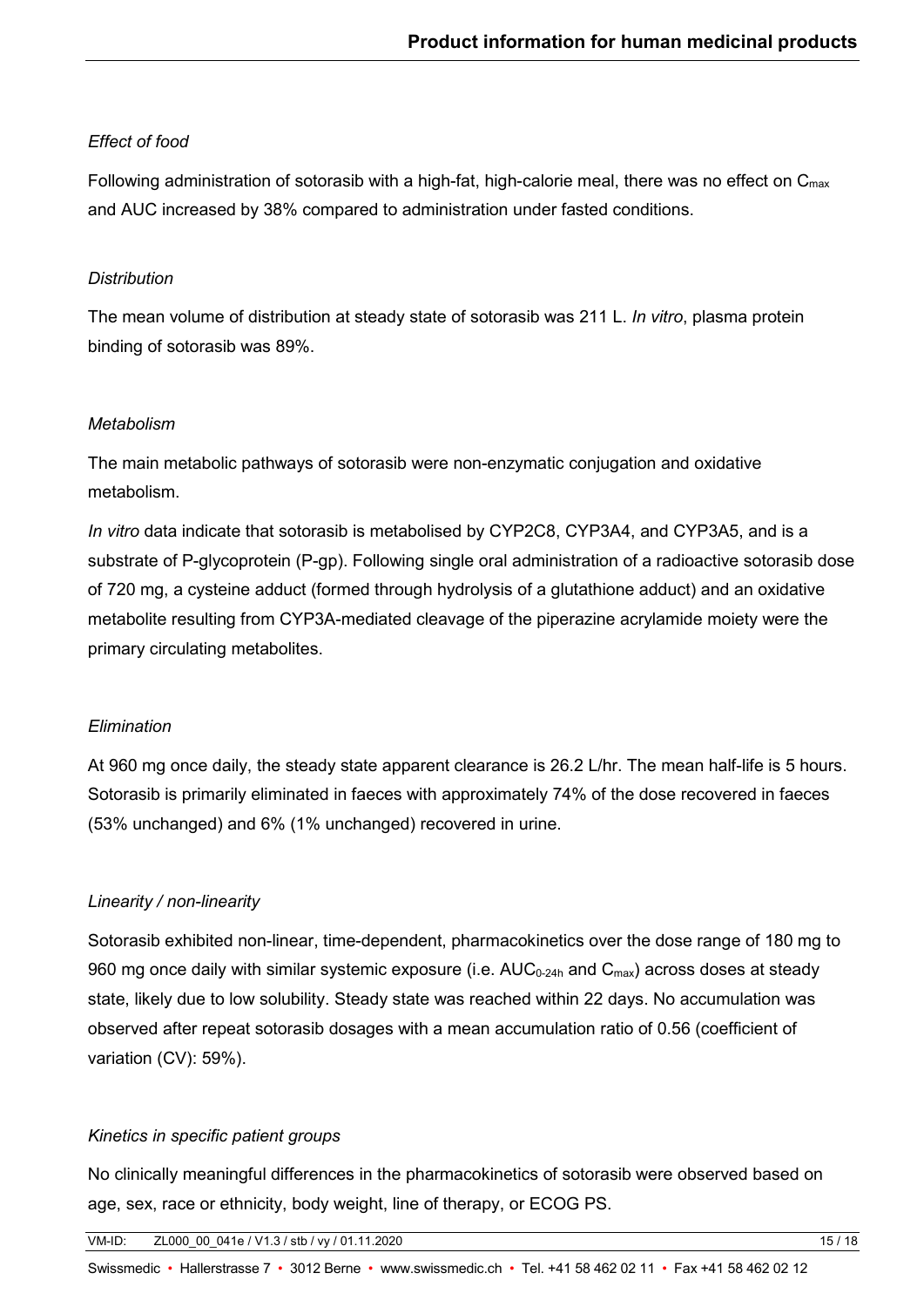## *Hepatic impairment*

Based on a population PK analysis ( $n = 413$  with normal hepatic function;  $n = 83$  with mild hepatic impairment), no clinically meaningful differences in the pharmacokinetics of sotorasib were observed in patients with mild hepatic impairment (AST or ALT < 2.5 × ULN or total bilirubin < 1.5 × ULN). The effect of moderate to severe hepatic impairment on sotorasib pharmacokinetics has not been studied.

## *Renal impairment*

Based on a population PK analysis ( $n = 199$  with normal renal function;  $n = 255$  with mild renal impairment; n = 37 with moderate renal impairment), no clinically meaningful differences in the pharmacokinetics of sotorasib were observed in patients with mild and moderate renal impairment (CrCL: ≥ 30 mL/min). The effect of severe renal impairment on sotorasib pharmacokinetics has not been studied.

## **Preclinical data**

## *Repeated dose toxicity*

In rats, renal toxicity including minimal to marked histologic tubular degeneration/necrosis and increased kidney weight, urea nitrogen, creatinine, and urinary biomarkers of renal tubular injury were present at doses resulting in exposures approximately ≥ 0.5 times the human AUC at the clinical dose of 960 mg. Increases in cysteine S-conjugate β-lyase pathway metabolism in the rat kidney compared to human may make rats more susceptible to renal toxicity due to local formation of a putative sulfurcontaining metabolite than humans.

In the 3-month toxicology study in dogs, sotorasib induced findings in the liver (centrilobular hepatocellular hypertrophy), pituitary gland (hypertrophy of basophils), and thyroid gland (marked follicular cell atrophy, moderate to marked colloid depletion, and follicular cell hypertrophy) at exposures approximately 0.4 times the human exposure based on AUC at the clinical dose of 960 mg. These findings may be due to an adaptive response to hepatocellular enzyme induction and subsequent reduced thyroid hormone levels (i.e. secondary hypothyroidism). Although thyroid levels were not measured in dogs, induction of uridine diphosphate glucuronosyltransferase known to be involved in thyroid hormone metabolism was confirmed in the *in vitro* dog hepatocyte assay.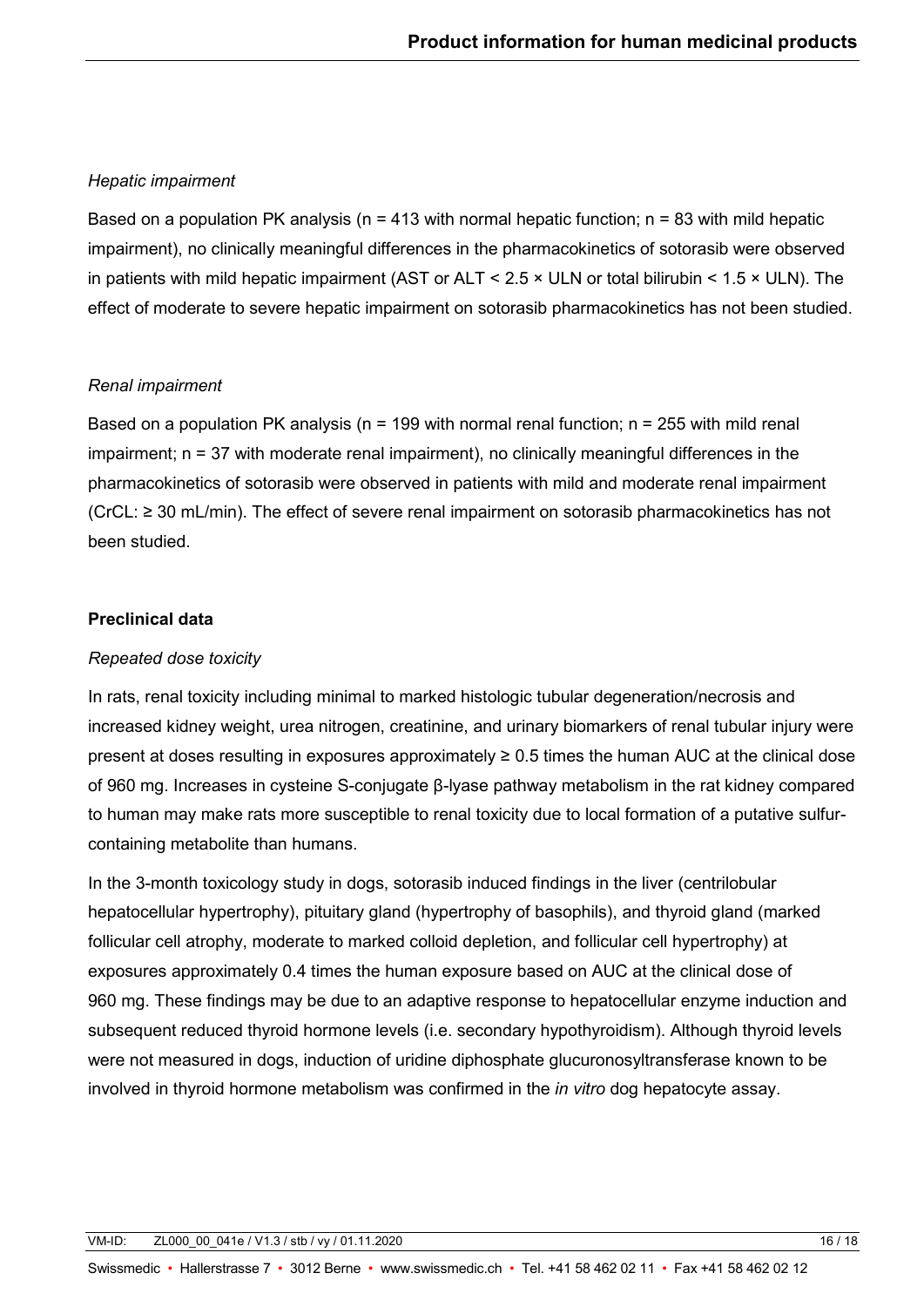# *Mutagenicity*

Sotorasib was not mutagenic in a bacterial mutagenicity (Ames) assay. Sotorasib was not genotoxic in the *in vivo* rat micronucleus and comet assays.

## *Carcinogenicity*

Carcinogenicity studies have not been performed with sotorasib.

# *Reproductive toxicity*

Fertility/early embryonic development studies were not conducted with sotorasib. There were no adverse effects on male or female reproductive organs in general toxicology studies conducted in dogs and rats.

In the rat, there were no effects on embryo-foetal development up to the highest dose tested (3.9 times higher than the exposure at the maximum recommended human dose [MRHD] of 960 mg based on area under the curve [AUC]).

In the rabbit, lower foetal body weights and a reduction in the number of ossified metacarpals in foetuses were observed only at the highest dose level tested (at exposure 2.2 times higher than the exposure at the MRHD of 960 mg based on AUC), which was associated with maternal effects such as decreased body weight gain and food consumption during the dosing phase. Reduced ossification as evidence of growth retardation associated with reduced foetal body weight was interpreted as a non-specific effect in the presence of significant maternal toxicity.

## **Other information**

*Incompatibilities*

None.

## *Shelf life*

The medicinal product may only be used until the date marked "EXP" on the pack.

## *Special precautions for storage*

Do not store above 30°C.

VM-ID: ZL000\_00\_041e / V1.3 / stb / vy / 01.11.2020 17 / 18